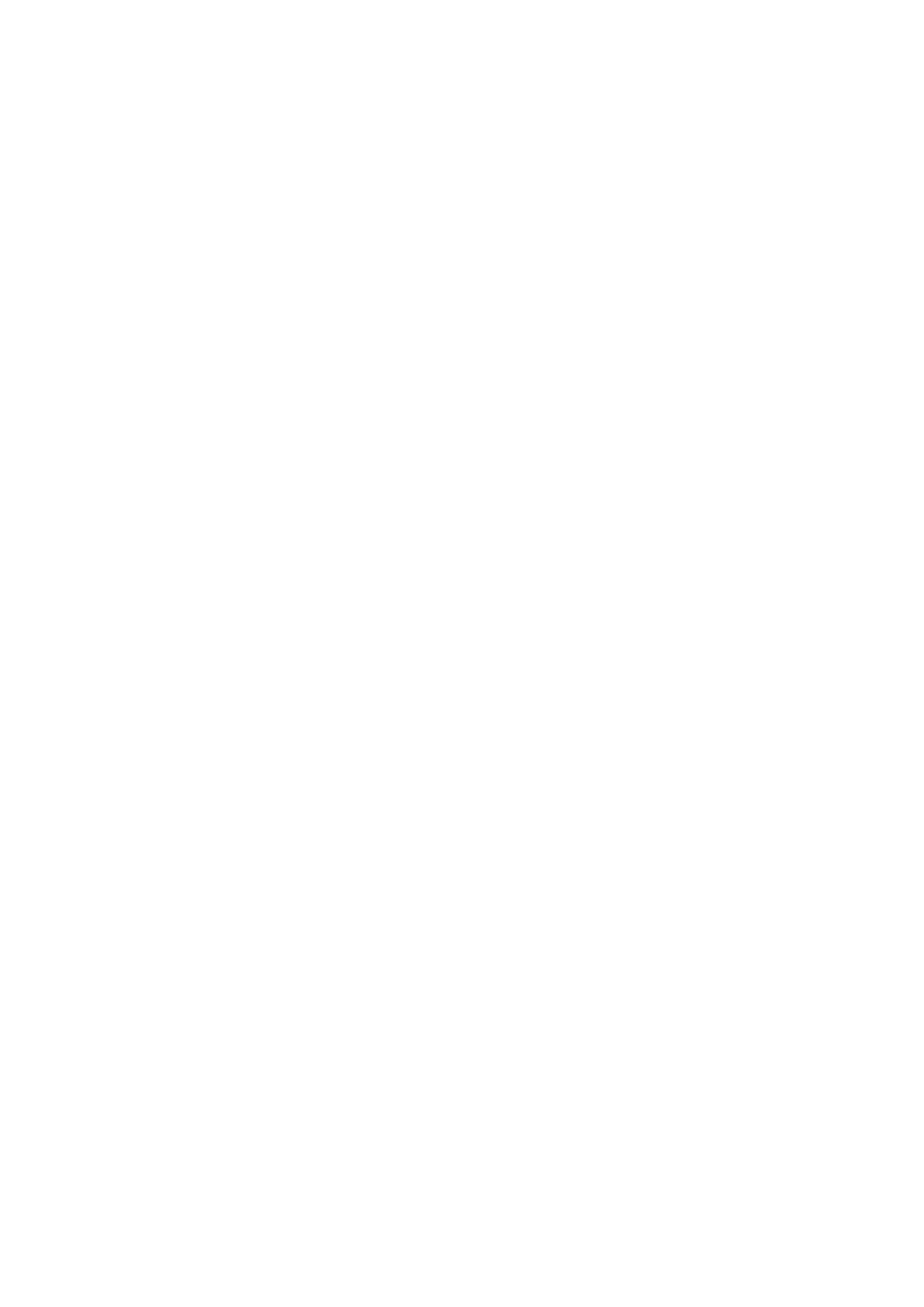# Views from the Parish:

## *Churchwardens' Accounts c.1500-c.1800*

Edited by

Valerie Hitchman and Andrew Foster

Cambridge **Scholars** Publishing

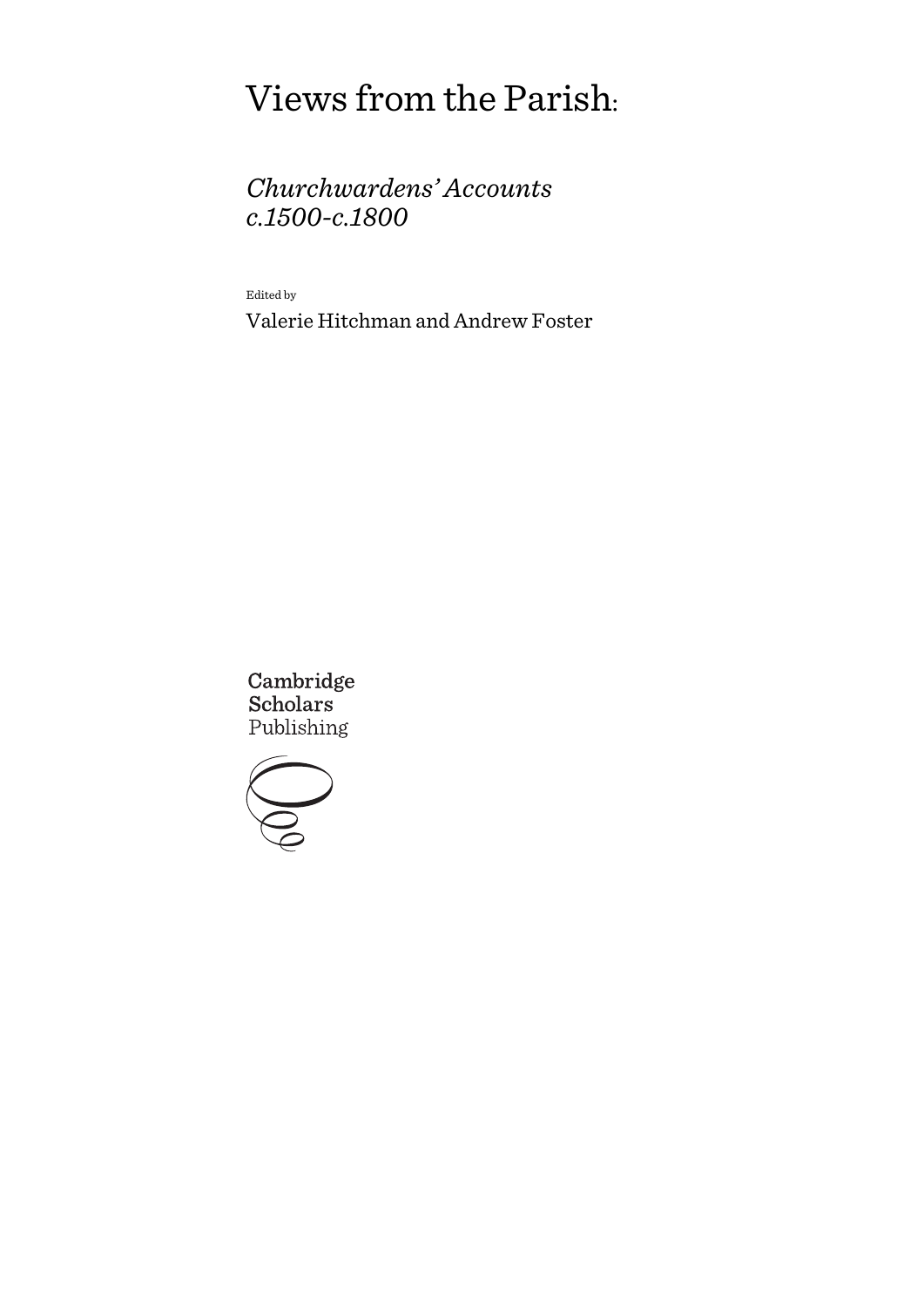Views from the Parish: Churchwardens' Accounts c.1500-c.1800

Edited by Valerie Hitchman and Andrew Foster

This book first published 2015

Cambridge Scholars Publishing

Lady Stephenson Library, Newcastle upon Tyne, NE6 2PA, UK

British Library Cataloguing in Publication Data A catalogue record for this book is available from the British Library

Copyright © 2015 by Valerie Hitchman, Andrew Foster and contributors

All rights for this book reserved. No part of this book may be reproduced, stored in a retrieval system, or transmitted, in any form or by any means, electronic, mechanical, photocopying, recording or otherwise, without the prior permission of the copyright owner.

ISBN (10): 1-4438-8366-2 ISBN (13): 978-1-4438-8366-5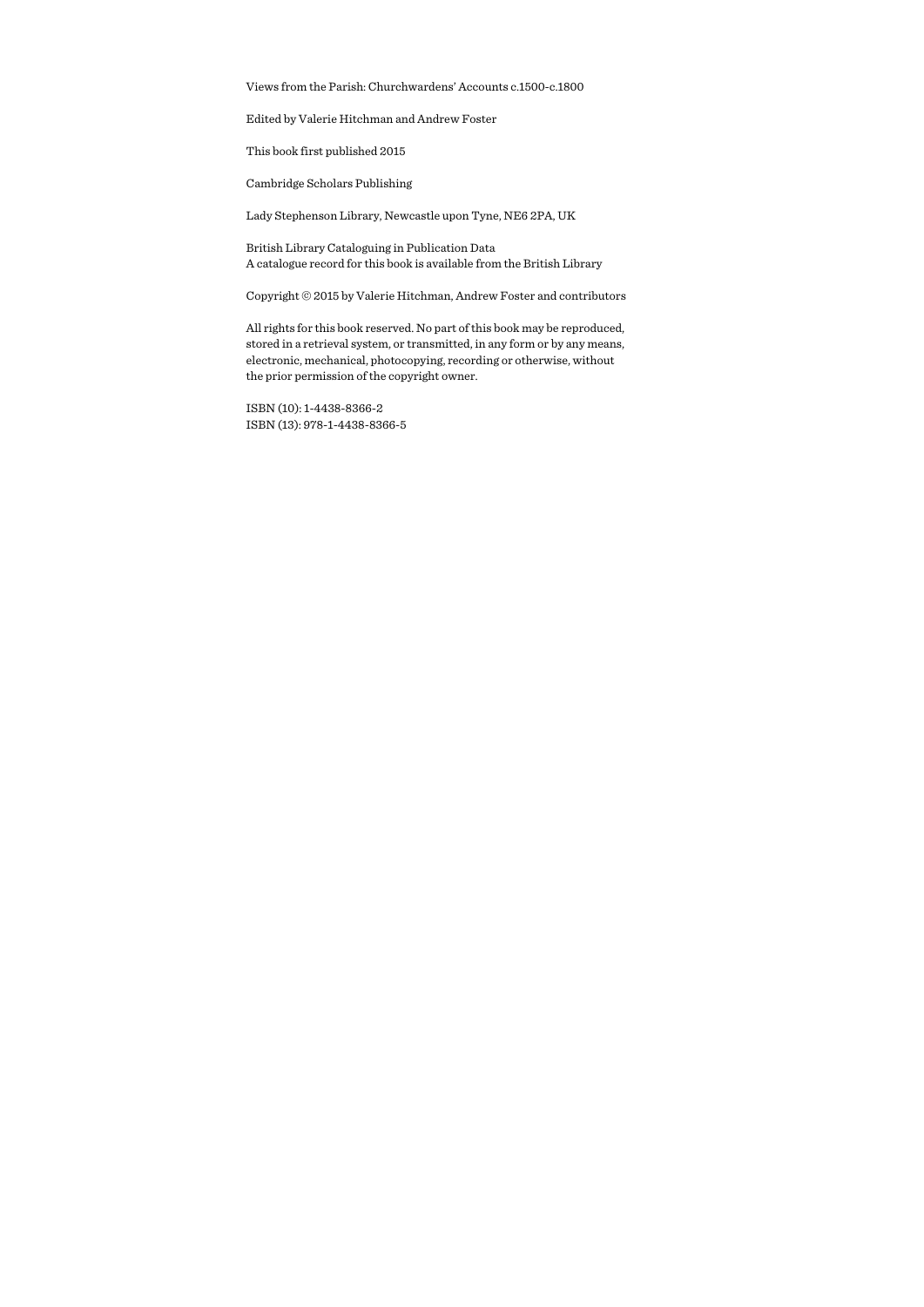## **CONTENTS**

| Kenneth Fincham                                                                                                                                      |
|------------------------------------------------------------------------------------------------------------------------------------------------------|
|                                                                                                                                                      |
| Andrew Foster and Valerie Hitchman                                                                                                                   |
| Valerie Hitchman                                                                                                                                     |
| The Economic Impact of the Reformation on Two Canterbury Parishes 47<br>Sheila Sweetinburgh                                                          |
| London Parish Records and Parish Studies: Texts, Contexts,<br>Gary G. Gibbs                                                                          |
| Counting Communities, Counting Cultures: Problems and Progress<br>with Early Modern Churchwardens' Accounts in Western England<br>Katharine K. Olson |
| Churchwardens' Accounts and the Confessional State in Ireland,<br>Toby Barnard                                                                       |
| Evie Monaghan                                                                                                                                        |
| Vermin, Churchwardens and Support for the Parish Poor 143<br>Christopher Webb                                                                        |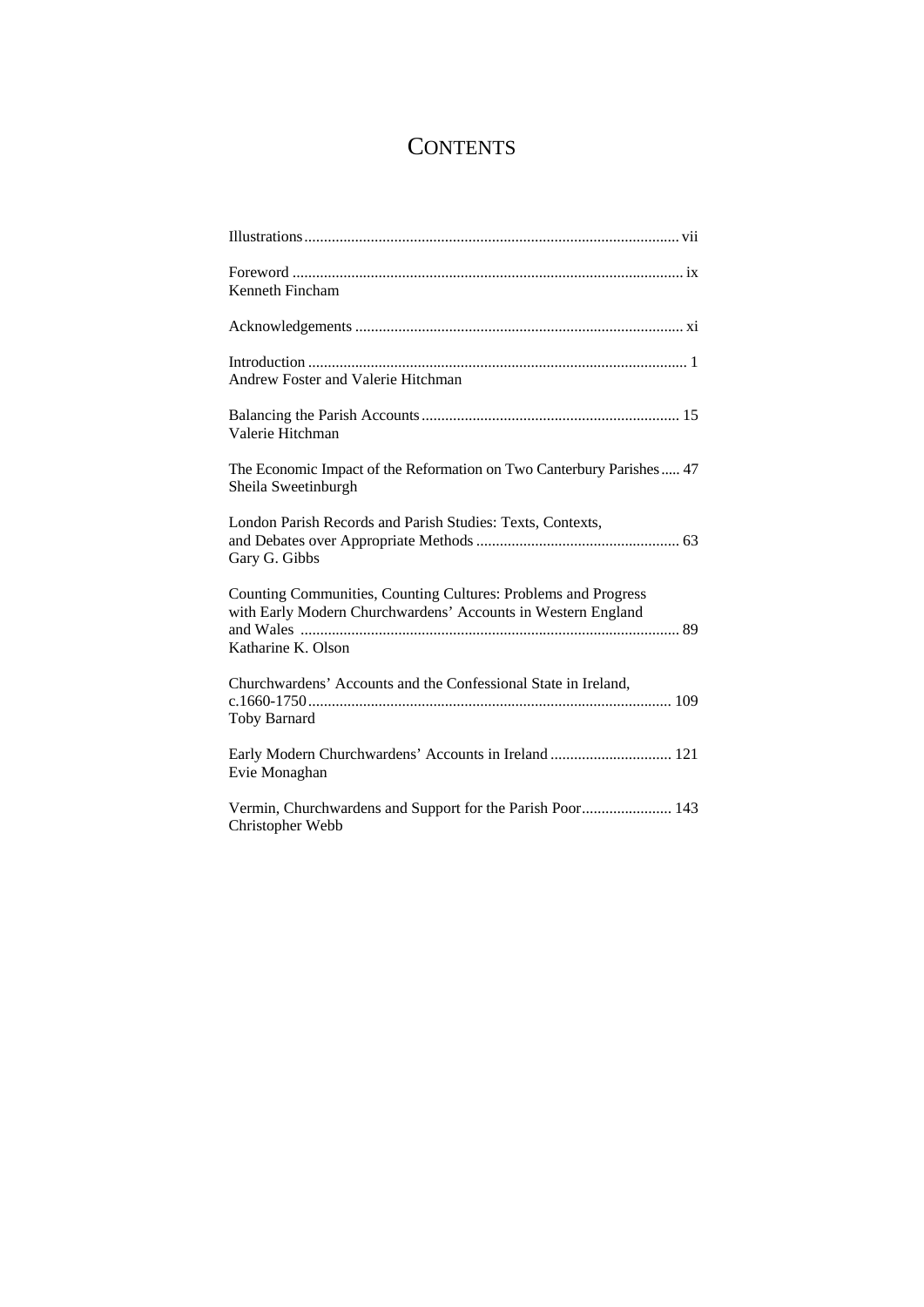#### vi Contents

| The Public Sphere and the Parish Pump: Finding Politics<br>John Walter                                                                   |
|------------------------------------------------------------------------------------------------------------------------------------------|
| Music and Religious Identity in Elizabethan London: The Value<br>(and Limitations) of the Churchwardens' Accounts 179<br>Jonathan Willis |
| Joan Dils                                                                                                                                |
| Canons of the Church of England relating to the Work of Churchwardens                                                                    |
| What Advice was Available to Churchwardens on their Duties?                                                                              |
| Labour and Building Costs in Southeast England during the Seventeenth<br>Century                                                         |
|                                                                                                                                          |
|                                                                                                                                          |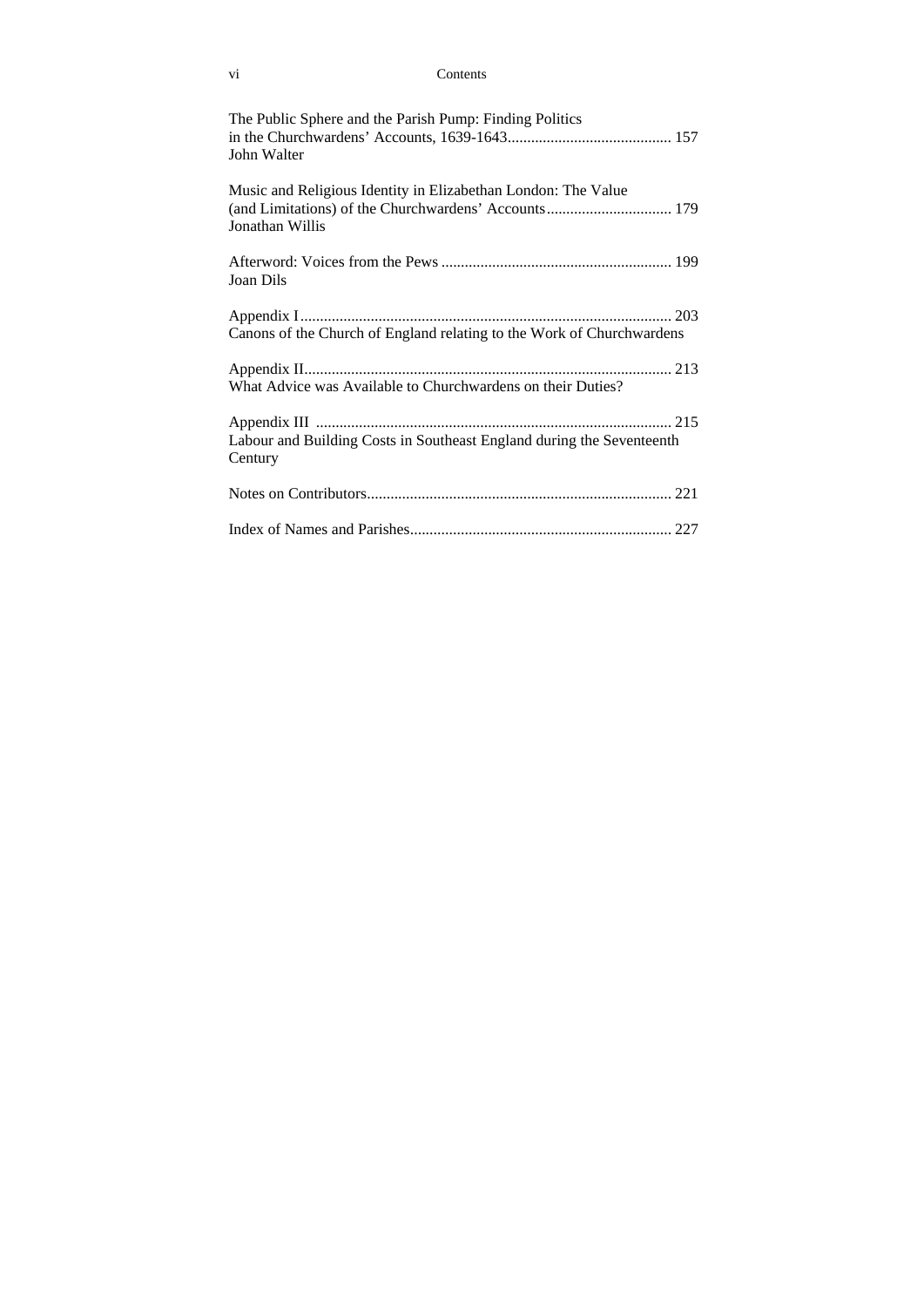## ILLUSTRATIONS

### **Examples of Churchwardens' Accounts**

#### **Illustrations, Graphs and Charts within Essays**

| Poppleton (Nether), Yorkshire, Polecats Recorded in Accounts 151 |  |
|------------------------------------------------------------------|--|
|                                                                  |  |
|                                                                  |  |
|                                                                  |  |
|                                                                  |  |
|                                                                  |  |
|                                                                  |  |
|                                                                  |  |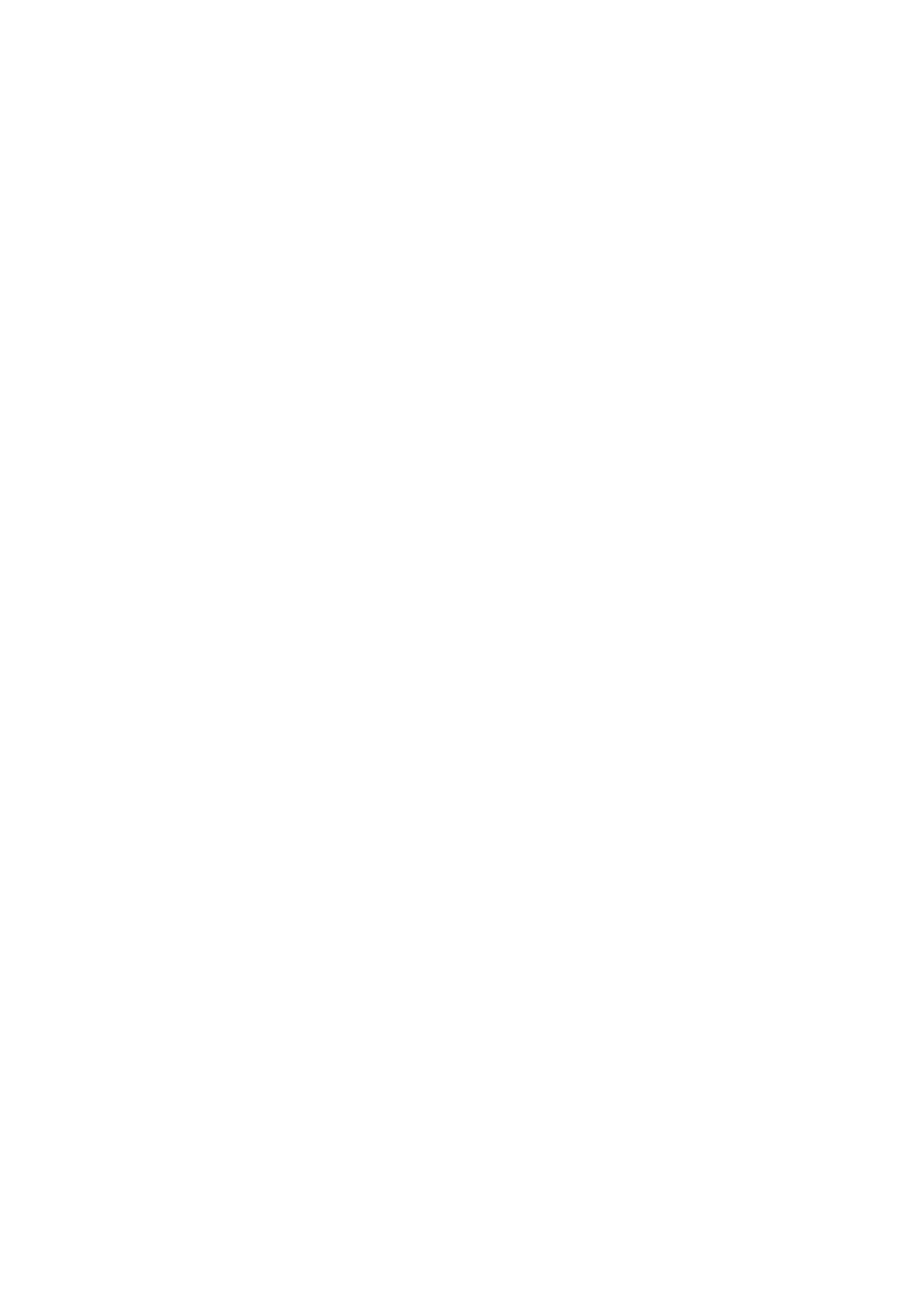#### FOREWORD

This collection of essays is the first fruit of a highly successful conference on "Early Modern Churchwardens' Accounts: Uses and Abuses" held at the University of Kent on 23 October 2010. Back in the 1970s and 1980s, churchwardens' accounts were chiefly the preserve of historians exploring the pace and trajectory of religious change across the sixteenth and seventeenth centuries but, as several contributions to this volume demonstrate, they are increasingly consulted by those interested in the broader landscape of the period, including popular politics, social and economic history and gender studies. A particularly welcome feature is the emphasis here on Wales and Ireland, whose holdings of churchwardens' accounts, amid the entire furore over the "new" British history, have been little studied and are conspicuous by their absence from standard accounts of the period.

The conference in 2010 also warmly endorsed the proposal to construct a database of churchwardens' accounts, and this is now going ahead, thanks in very large measure to the unflagging persistence of Valerie Hitchman, honorary fellow of the School of History at Kent, assisted by Beat Kümin and the Parish Studies network at Warwick. The database will allow scholars to map their locations and contents with much greater precision than is now possible and to explore the full riches of churchwardens' accounts. This group of essays demonstrates just how valuable a source they can be.

> Kenneth Fincham Head of the School of History University of Kent April 2015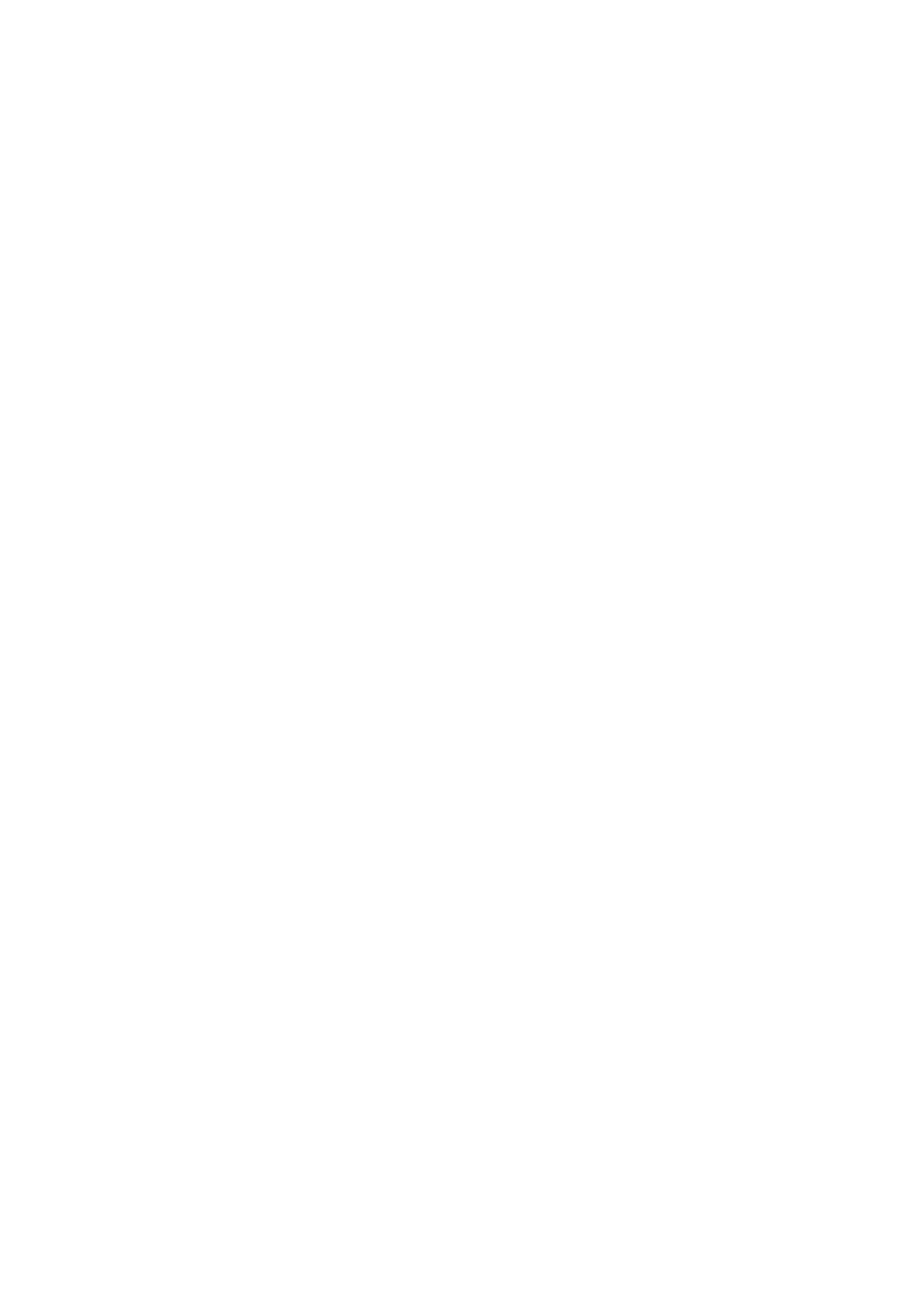#### ACKNOWLEDGEMENTS

The editors would like to thank our contributors for bearing with us as the volume has taken time to come to fruition. We also thank our respective long-suffering spouses, Philip Hitchman and Julia Foster, for their customary support. We are obviously very grateful to Joan Dils and Kenneth Fincham for their assistance and willingness to add a few words to this collection, and to the School of History, University of Kent, for assisting with financial costs associated with this volume. We are grateful to The Reverend Canon Lindsay J. Hammond, The Reverend Chris van Straaten, The Reverend Alexander Bienfait, Richard George, and the Borthwick Institute for Archives, University of York, for permission to use photographs of parish documents in their care. We would also like to thank all the archivists and search room staff in the many County Record Offices that we have visited over several decades. And finally, we would like thank Cambridge Scholars Publishing for their enthusiasm for this project now translated into book form with the help of our proof reader Susan Morecroft.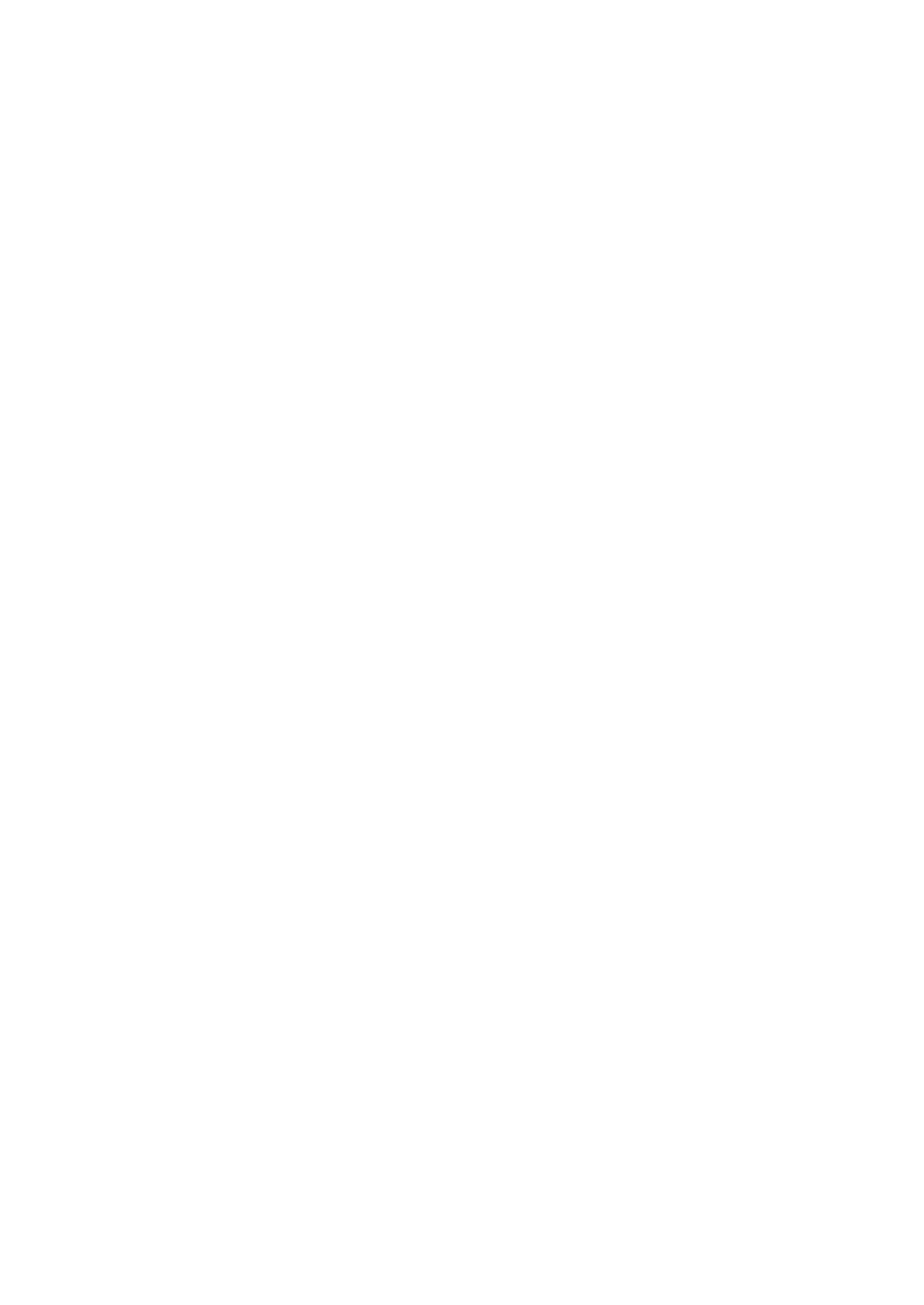### **INTRODUCTION**

### ANDREW FOSTER AND VALERIE HITCHMAN

We hope that this collection of essays will achieve a number of simple aims. First, that it will raise the profile of innumerable humble and not so humble churchwardens and their accounts, and illustrate a variety of uses to which those accounts might be reliably put by historians of different specialisms, and several "periods" spanning the years 1500 to 1800. Secondly, that through various case studies drawn from different parts of the kingdom, it will showcase their use in different contexts and provide comparative material when discussing similarities, changes, and subtle differences across the British Isles. Thirdly, that thanks to all of our contributors commendably and openly discussing a range of difficulties encountered in locating, identifying, reading and interpreting churchwardens' accounts, the collection will offer constructive and helpful advice to all those previously put off by these often difficult documents. Fourthly, that discussion of sources and methods will highlight opportunities for systematic rather than occasional, anecdotal use of such material. Finally, that this collection will thus lend context to ideas promoted some time ago for the development of a comprehensive database of the survival of churchwardens' accounts for the British Isles over a much longer period stretching from the Middle Ages to the mid-nineteenth century. Only when such a database comes into being will historians be able to use them with greater assurance than now.

This collection of essays has been long in gestation since many of them began life as papers given for a day conference on "Early Modern Churchwardens' Accounts: Uses and Abuses", held at the University of Kent in October 2010. The fact that this conference was lively and well attended is a mark of the interest that these accounts can generate. This was witnessed again at the annual conference of the Warwick Parish Studies Network held in 2012, when we called for help with moving forward the idea of the database.<sup>1</sup> That grand idea will shortly come to

<sup>&</sup>lt;sup>1</sup> For reports of both of these conferences see www.balh.co.uk/lhn/article file lhnvol1iss97-8.xml.html for the Kent conference and for Warwick see www2.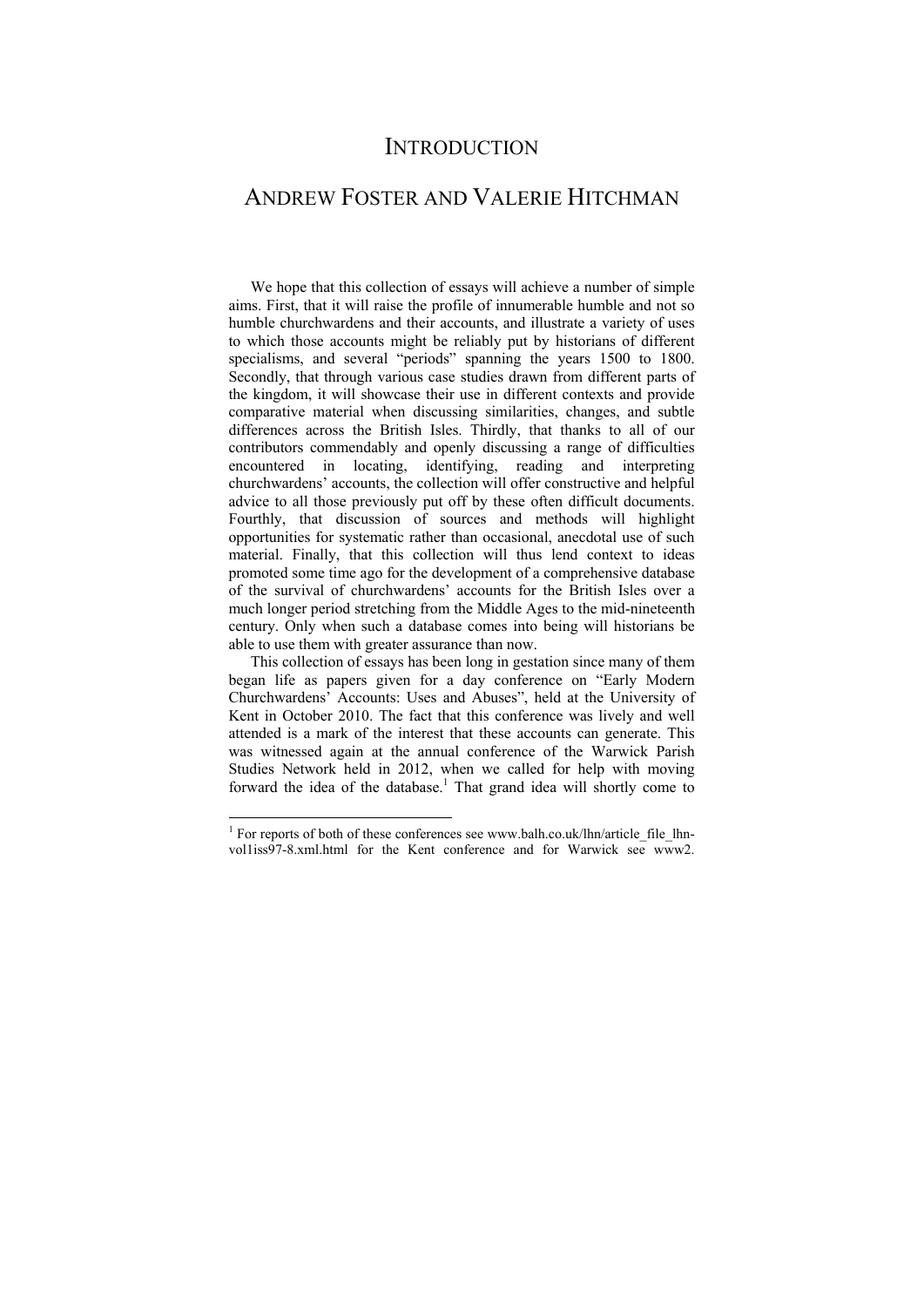fruition with the help of Professor Beat Kümin and Dr David Beck of the University of Warwick; if it is achieved it will owe much to the heroic efforts of Dr Valerie Hitchman who has worked tirelessly to establish a framework for action  $2$ 

One aim of this collection––as indeed was the case with the original conference––is to establish an agenda for further research on the value and uses of churchwardens' accounts. All of the contributors write with an acute awareness that we still have much to learn in our work with these complex sources. All are well aware that we are only sketching an outline of some of the topics that can be discussed using churchwardens' accounts. All note issues about methods and ways of reading between the lines to extend the use of this material to subjects not previously imagined. These are essays written in an investigatory spirit, designed to encourage others on what is likely to be a team endeavour, typical of so much historical research in the new "digital age".

What emerged at the original Kent conference—and is well reflected in this collection––is the sheer variety of uses to which churchwardens' accounts may be put, the richness of this source, the extent of material over time, and the tantalising gaps in our knowledge in different parts of the British Isles. And one feature of this collection is that it attempts to cover those parts of the United Kingdom where churchwardens' accounts may be most readily found––including Wales and Ireland where they are not so readily found—but not Scotland.<sup>3</sup>

Churchwardens' accounts are known about by many, but perhaps fully understood by relatively few. They form one of the key elements of parish records––the contents of the celebrated parish chest––and yet we still do not know precisely how many accounts survive for England and Wales, and in what condition.<sup>4</sup> Indeed, debates still rage as to how accounts were

warwick.ac.uk/fac/arts/history/calendar/parishsymposium.

<sup>&</sup>lt;sup>2</sup> Valerie Hitchman has negotiated the eventual appearance of a database on the University of Warwick website under the auspices of the Parish Studies Network for which we thank Professor Beat Kümin––the framework will appear in 2015. http://warwick.ac.uk/cwad

 $3$  The role of the parish churchwardens was undertaken by secular authorities north of the border, the civic jurisdictions within which a kirk was situated, a comment on the different form that Protestantism took in Scotland where a Presbyterian system based heavily on Calvin's Geneva was established post Reformation. The particularities of Ireland and Wales are well covered by our contributors to this volume.

<sup>&</sup>lt;sup>4</sup> Cox, *Churchwardens' Accounts from the 14th Century to the Close of the 17<sup>th</sup> Century, 1913,* and W. E. Tate, *The Parish Chest*, Cambridge University Press, 1960, were the pioneers in this field.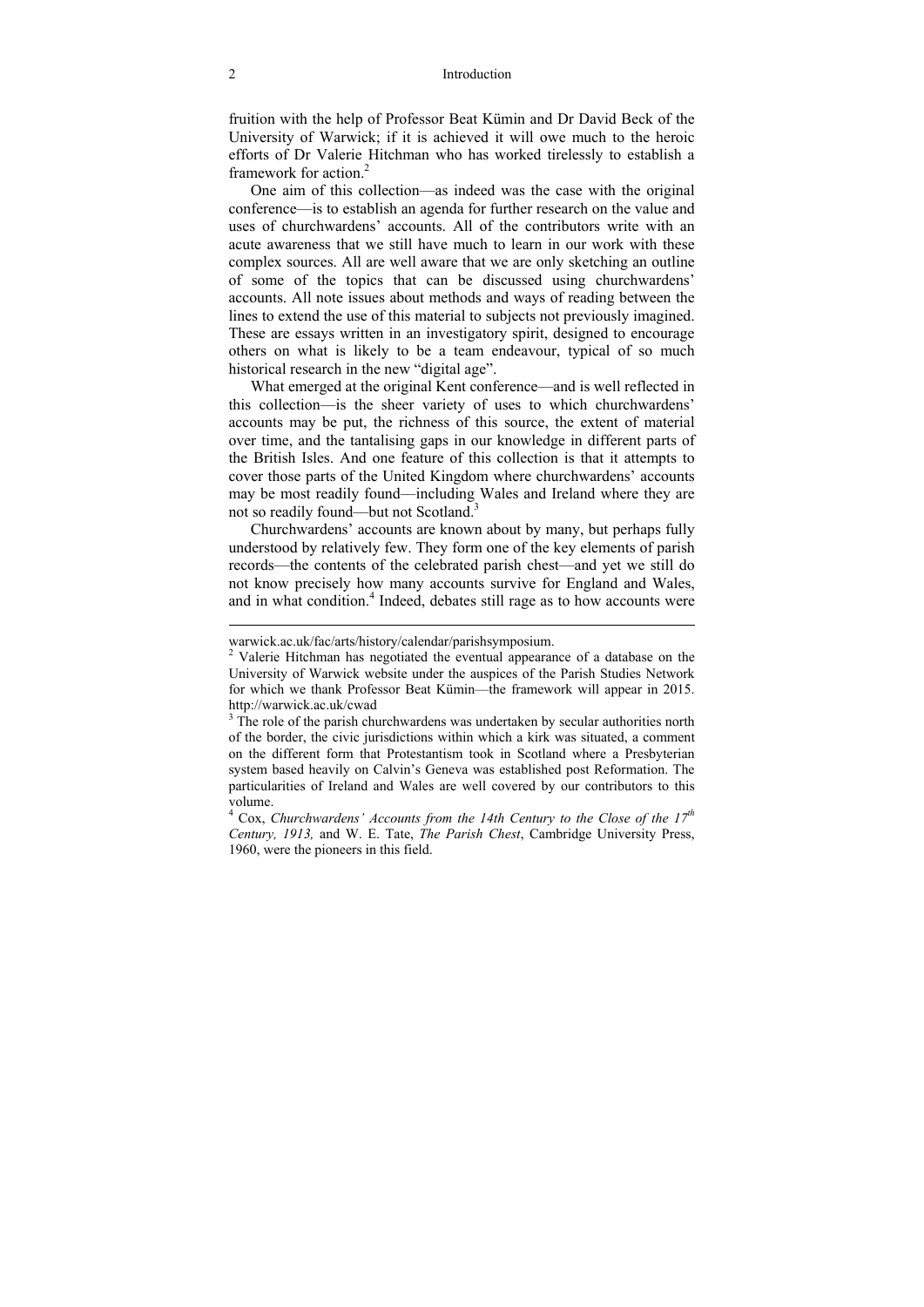created, why, for whom, by whom, how they were used, what they might encompass, and why they are found in varying numbers across the country, unevenly scattered for rural and urban parishes alike.<sup>5</sup> Local and regional historians have long exploited churchwardens' accounts, but usually on a relatively local scale affording little context or scope for comparative analysis.<sup>6</sup> Similarly, a few excellent transcripts of churchwardens' accounts have been published by various County Record Societies and University Libraries although these tend to be for only one or two parishes within their collection.7

<sup>5</sup> B. Kümin, *The Shaping of a Community: the Rise and Reformation of the English Parish c.1400-1560*, Aldershot: Scolar Press, 1996; A. Foster, "Churchwardens' Accounts of Early Modern England and Wales: some Problems to Note, but Much to be Gained" in K. French, G. Gibbs & B. Kümin, eds., *The Parish In English Life 1400-1600*, Manchester University Press, 1997, pp. 74-93; C. Burgess, "The Pre-Reformation Churchwardens' Accounts and Parish Government: Lessons from London and Bristol", *English Historical Review*, cxvii, 471, 2002, pp. 306-32; the debate between Kümin and Burgess continued in *English Historical Review*, cxix, 480, 2004, pp. 87-116; for a judicious practical stance see: E. Duffy, *The Voices of Morebath*, New Haven: London: Yale University Press, 2001.

 $6$  See pioneering work by members of the "Spufford school", well caught in the collection of essays edited by M. Spufford, *The World of the Rural Dissenters 1520-1725*, Cambridge University Press, 1995, see particularly, E. Carlson, "The Origins, Function, and Status of the Office of Churchwarden, with Particular Reference to the Diocese of Ely", pp. 164-207. See also J. Craig, "Co-operation and Initiatives: Elizabethan Churchwardens and the Parish Accounts of Mildenhall", *Social History*, 18, 3, October 1993, pp. 357-380. 7

Among which: W. Bennett, *The Churchwardens' Accounts of the Parish of Burnley*, Burnley Historical Society, 1969 [covering several chapelries between 1728 and 1780]; A. Hanham, *Churchwardens' Accounts of Ashburton 1479-1580*, Devon and Cornwall Record Society NS vol. 15, 1970; P. Northeast, *Boxford Churchwardens' Accounts 1530-1561*, Suffolk Record Society xxiii, 1982; C. J. Litzenberger, *Tewkesbury Churchwardens' Accounts 1563-1624,* Gloucester Record Series vol. 7, 1994; C. C. Webb, *Churchwardens' Accounts of St Michael, Spurriergate, York 1518-1548*, Borthwick Texts and Calendars 20, 1997; L. A. Botelho, *Churchwardens' Accounts of Cratfield 1640-1660*, Suffolk Record Society xlii, 1999; D. P. Dymond, *The Churchwardens' Book of Bassingbourn, Cambridgeshire 1496-c.1540*, Cambridgeshire Records Society, vol. 17, 2004; J. Middleton-Stewart, *The Records of the Churchwardens of Mildenhall*, Suffolk Record Society vol. lvi, 2011; J. Dils, *Reading, St Lawrence Churchwardens' Accounts 1498-1570*, Berkshire Record Society vols. 19 and 20, 2013. The expenditure associated with churchwardens' accounts can sometimes be found in "town" or "municipal" accounts. E. White, *Village Government and Taxation in Later Stuart Nottinghamshire: the Gedling "Town Book" 1665-1714*, Thoroton Society Record Series vol. 45, 2010; J. H. Fearon, *Parish Accounts for the "Town"*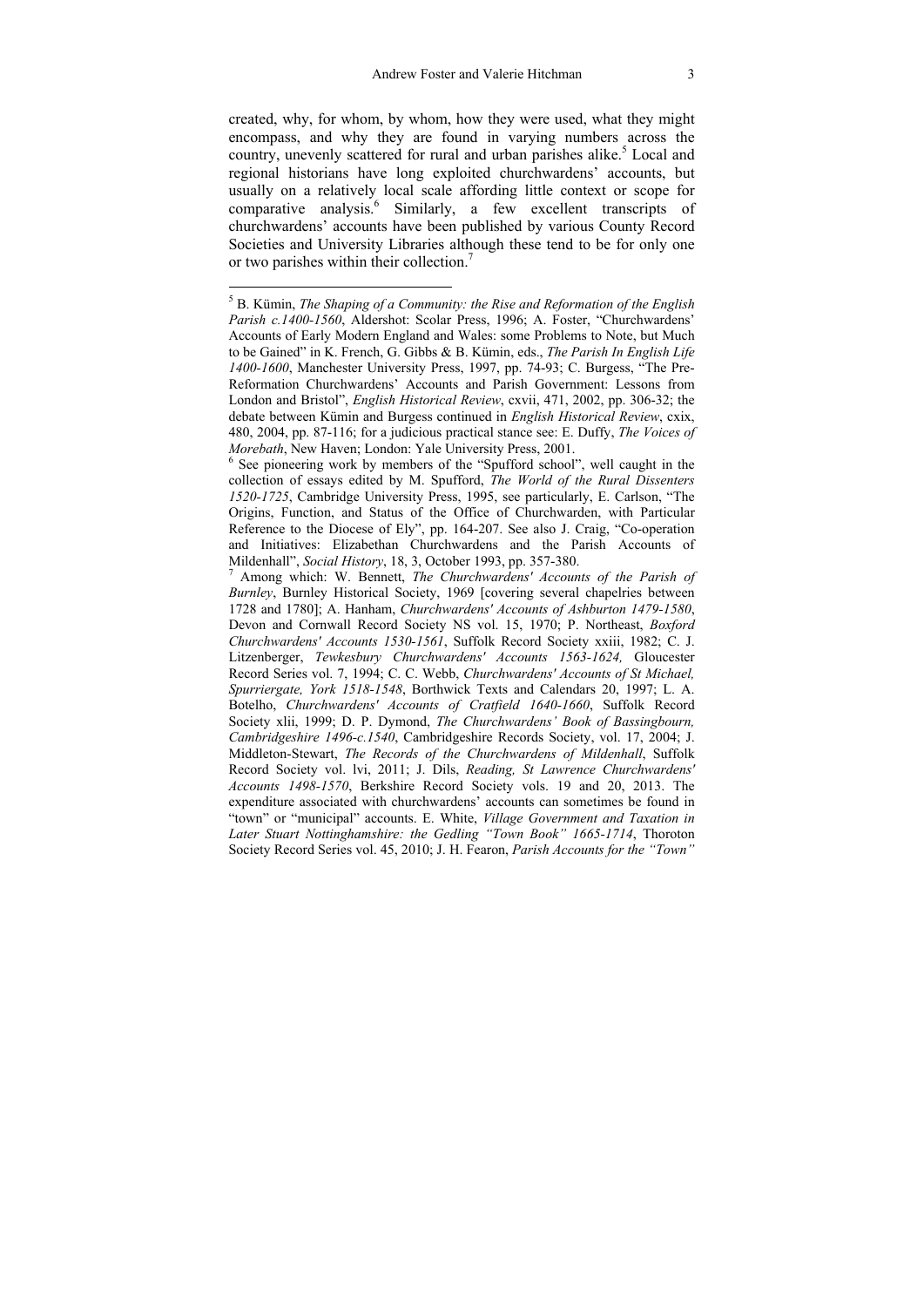#### 4 Introduction

Historians have made a habit of raiding churchwardens' accounts for specific themes as well as by place and time. One thinks of David Cressy's excellent work on bell ringing across the country to celebrate national holidays, birthdays, and great battles.8 Ronald Hutton kick-started a number of profitable lines of enquiry simply through the production of a bold and very useful appendix listing early modern churchwardens' accounts to his marvellous book on the ritual year.<sup>9</sup> Kenneth Fincham and Nicholas Tyacke made great use of such records for their ground-breaking work on *Altars Restored*.<sup>10</sup> John Morrill and others had earlier pointed to what might be done for the neglected years of the Interregnum to show the continued purchase of communion bread and wine, and the use of the *Book of Common Prayer* rather than the state *Directory for Public*  Worship.<sup>11</sup> Jonathan Willis has since demonstrated clever and systematic use of accounts to reveal much about continued musical traditions within parishes after the Reformation.<sup>12</sup> All of these examples just illustrate the use made of early modern records; much more could be said about other periods.

In other words, while many historians know about these records in some detail for their own area or favourite topic, we still need a "roadmap" to the survival of such records across the country to provide a context to research, and a sense of the parameters within which we work. And we now know that the roadmap must stretch to encompass more than 125 record offices and over 3,350 parishes in England and Wales with surviving accounts.<sup>13</sup> The database project will provide such context for

*of Bodicote, Oxfordshire 1700-1822,* Banbury History Society vol. 12, 1975. 8

D. Cressy, *Bonfires and Bells: National Memory and the Protestant Calendar in Elizabethan and Early Stuart England*, London: Weidenfeld and Nicolson, 1989.

R. Hutton, *The Rise and Fall of Merry England: the Ritual Year, 1400-1700*, Oxford University Press, 1994.

<sup>&</sup>lt;sup>10</sup> K. Fincham and N. Tyacke, *Altars Restored: The Changing Face of English Religious Worship, c.1547-c.1700, Oxford University Press, 2007.* 

<sup>&</sup>lt;sup>11</sup> J. Morrill, "The Church in England, 1642-9", in J. Morrill, ed., *Reactions to the English Civil War 1642-1649*, London: Macmillan, 1982, pp. 89-114.

<sup>&</sup>lt;sup>12</sup> J. Willis, Church Music and Protestantism in Post-Reformation England, Farnham: Ashgate, 2010.

<sup>&</sup>lt;sup>13</sup> These record offices include, amazingly, the famous Huntingdon Library in California, USA, and it is possible that more accounts may turn up as interest in this topic grows and various collections within other libraries are scrutinized. The figure of 3,350 parishes covers a long period, but still suggests a percentage survival rate higher than that originally envisaged for the early modern period; the survival rate does improve post 1660, but still not uniformly across the British Isles. More parishes with surviving accounts are found through scrutinizing the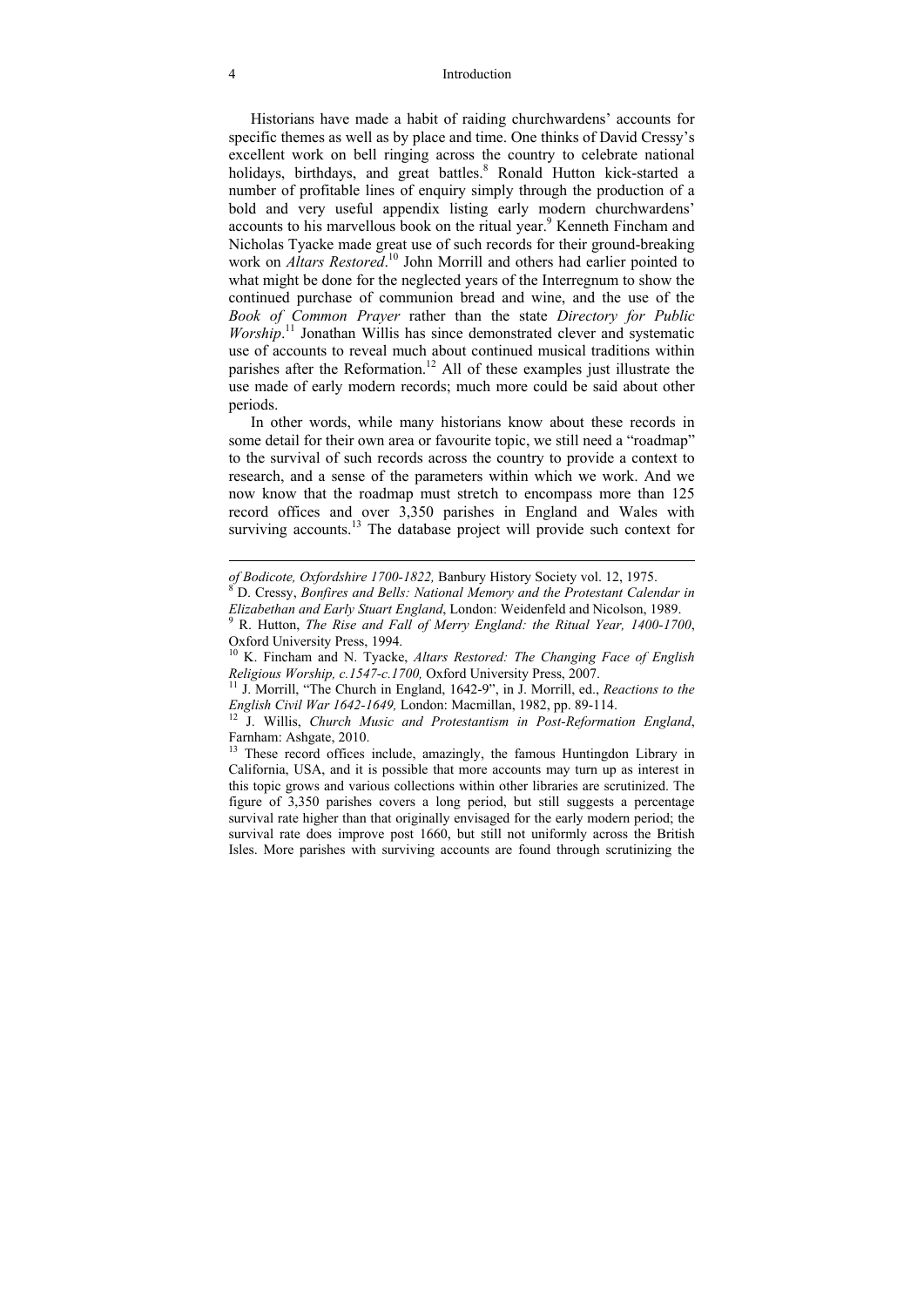historians and archivists alike, for the latter too will benefit, having usually catalogued what might be in their local collections without full knowledge of how those collections compare with others, and what riches they might possess.14

The essence of churchwardens' accounts lies in understanding the nature of the financial details recorded. It is common knowledge that these accounts should never be trusted entirely: scribal errors are common, columns of figures have often been poorly added or subtracted, and it is difficult to assimilate fully what is entailed in a financial year looking simply at receipts and expenditure. With records extending over many decades there is also a need for some kind of work-related "price index". This needs to go beyond the famous "Phelps Brown and Hopkins' Index" of consumables, for church maintenance entailed many specific services and costs.15 A series of accounts covering many years is clearly useful to historians, but to be of real value it is important to be able to factor any price inflation into calculations. Valerie Hitchman created such an index for south-east England during the seventeenth century, but one covering a much larger area and longer period would give historians much more evidence<sup>16</sup>

In looking at the range of items generally covered in churchwardens' accounts we glean a mass of evidence relating to parish government. We see how churchwardens operated within their communities, collected income and levied the occasional rates, and also how they responded to directives from above, most notably from archdeacons with whom they possibly had most regular contact, with bishops and their diocesan chancellors, with a variety of civil lawyers who worked for the ecclesiastical authorities, and more rarely, contact with an archbishop through the conduct of a Metropolitical visitation. Some of what they record might stem from secular government intervention, as with the Interregnum when ordered by Parliament to use the *Directory for Public* 

printed catalogues whenever a physical visit is made to a record office.

<sup>&</sup>lt;sup>14</sup> The Historical Association produced useful pamphlets that included: D. Dymond, "Churchwardens' Accounts" in K. M. Thompson, ed., *Short Guides to Records, Second Series: Guides 25-48*, and in the 1997 edition, 25, 11-15; likewise, the Borthwick Institute of Historical Research published C. Drew's, *Early Parochial Organisation in England The Origins of the Office of* 

<sup>&</sup>lt;sup>15</sup> E. H. Phelps Brown and S. Hopkins, "Seven Centuries of the Prices of Consumables Compared with Building Prices", *Economica*, 23, 1955. 16 See Appendix III.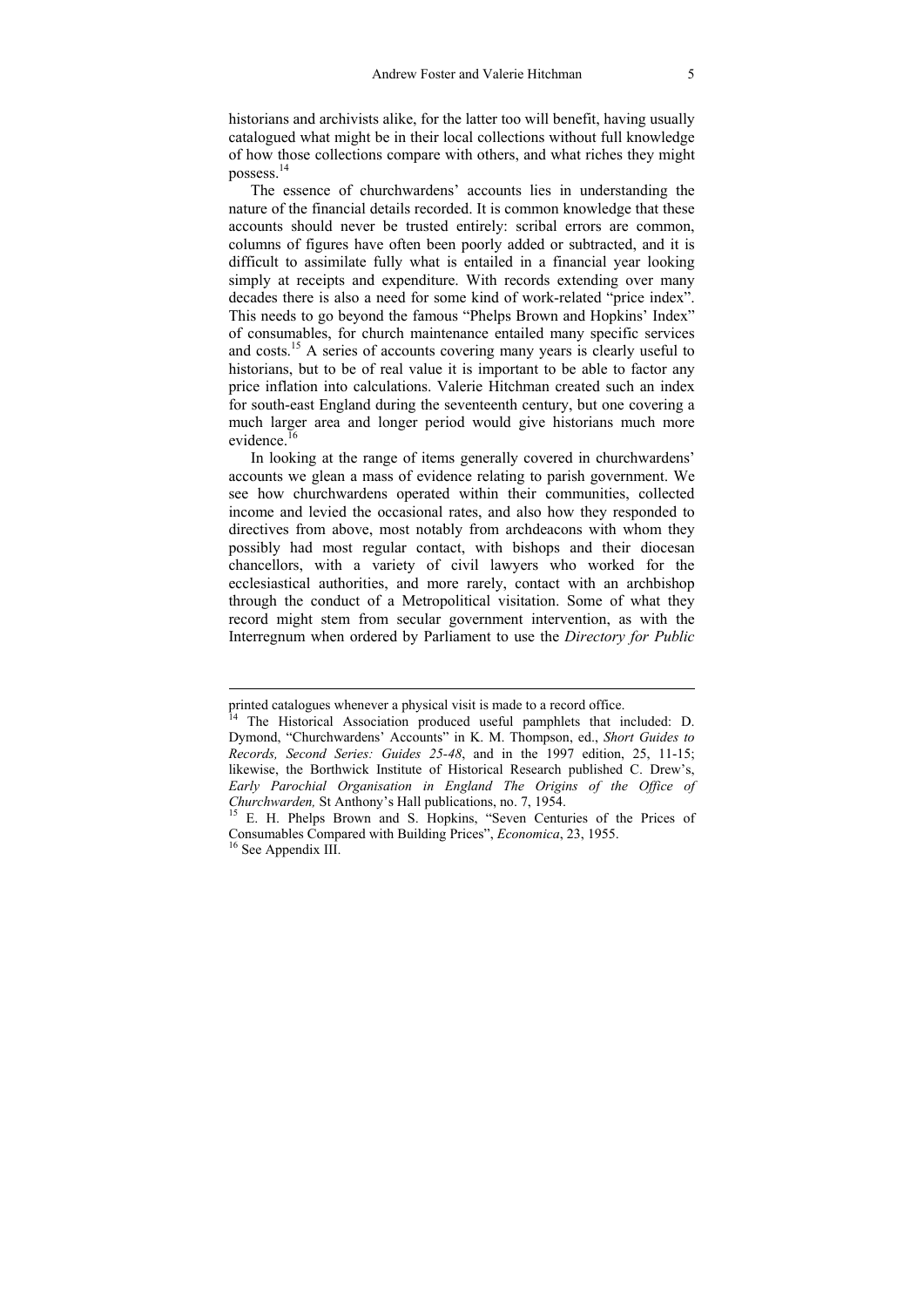*Worship* rather than the old *Book of Common Prayer*. 17

The whole topic of what was involved in "routine", "annual church maintenance" needs more work. Valerie Hitchman has provided a useful pie chart of annual expenditure for a "typical" parish community: what are now needed are many more real examples from around the country for different periods.<sup>18</sup> There is no end to what historians may glean from these records, or to the number of ways in which we need to analyse them to provoke fresh approaches and appreciations. They reveal interesting details of journeys that cry out to be mapped: evidence of what a local community looked like, and how far the churchwardens were expected to travel on official business, to attend visitations or consistory courts. They reveal the costs of such travel. They thus provide valuable evidence of what might be fashionably called "social networks". Church inventories could be listed for their own worth, for more could be said about the interiors of churches, what they contained, and how that changed over the period. Related projects might take in the gradual emergence of parish libraries, involvement in civic ceremonies, regional feast days and celebrations, alongside the more routine perambulations of the parish boundaries.

Churchwardens' accounts reveal much about the interaction between Westminster and the provinces. They reveal the purchase of books and utensils under orders given by archbishops and bishops, and also by the Privy Council, usually through proclamations.<sup>19</sup> Material is just coming to light regarding orders for fasts and national prayers.<sup>20</sup> The importance of

<sup>&</sup>lt;sup>17</sup> J. Morrill, "Church in England", pp. 93-4; J. Maltby has made a close study of the *Directory*, for early work on which see: "Suffering and Surviving: the Civil Wars, the Commonwealth and the Formation of 'Anglicanism'" in C. Durston and J. Maltby, eds., *Religion in Revolutionary England,* Manchester University Press, 2006, pp. 158-80.

<sup>&</sup>lt;sup>18</sup> Hitchman, "Balancing the Parish Books" in his volume, pp. 15-44.<br><sup>19</sup> Elizabeth's Injunctions of 1559, together with Matthew Parker's first

Metropolitical Visitation which commenced a year later, set the agenda for many episcopal visitation articles of enquiry to follow, codified more fully in the Canons of 1604: C. Cross, *The Royal Supremacy in the Elizabethan Church*, London: George Allen & Unwin; New York: Barnes & Noble, 1969, pp. 178-82; W. Kennedy, *Elizabethan Episcopal Administration*, vol. I, Alcuin Club Collections, xxvi, 1924, cxxx-cxl; W. Kennedy, *The 'Interpretations' of the Bishops & their* 

<sup>&</sup>lt;sup>20</sup> S. Taylor, N. Mears, A. Raffe, P. Williamson, with L. Bates, eds., *National Prayers: Special Worship since the Reformation, vol. I: Special Prayers, Fasts and Thanksgiving in the British Isles, 1533-1688,* Church of England Record Society, 2014.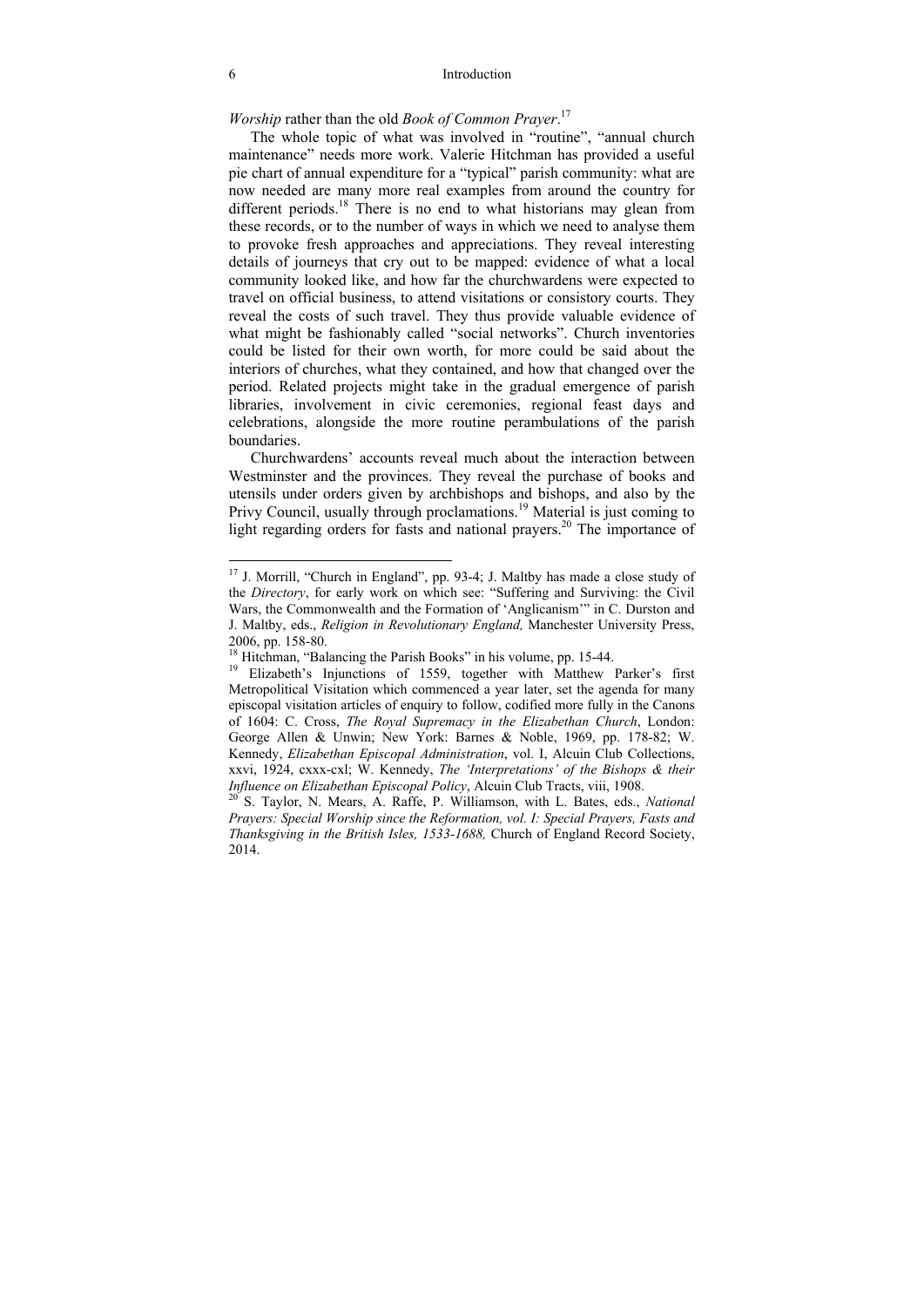this interaction may be picked up today, for only through the efforts of hundreds of local historians may we be able to put together evidence of the kind of people who served as churchwardens at different periods, their social background and status. And only local evidence can supply important missing information about the significance of their work for their local churches, most particularly in providing examples of occasional regional re-building campaigns too easily subsumed under the banner of "what the Victorians did for us" at the moment. We need to learn much more about the neglected eighteenth century. $2<sup>1</sup>$ 

If questions of chronology are important, so too are those relating to geography, where debates have turned on differences between records for urban and rural locations, and more broadly between areas to the north, south, east and west.<sup>22</sup> We still need answers to questions raised about differences between wealthier and poorer parishes.<sup>23</sup> Further research might also reveal peculiarities with regard to the nature of parishes covered—and indeed a number of chapelries caught within the net. $24$  In asking for evidence regarding income, our projected database may reveal interesting correlations between types of records and where they have been best kept, as for example, if peculiar jurisdictions might be noted as either being much worse at record keeping than the average, or much better? And either way, what might be the consequences of answers to this line of enquiry?<sup>25</sup> It is not of course clear if these questions are best phrased about the original keeping of records––or the separate matter of survival––but again the answers might be thought-provoking either way.

<sup>21</sup> Of great value here: J. Gregory & J. Chamberlain, eds., *The National Church in Local Perspective: The Church of England and the Regions, 1660-1800*, Woodbridge: Boydell Press, 2003; see also: W. Gibson, *Religion and Society in* 

<sup>&</sup>lt;sup>22</sup> A. Foster, *Churchwardens*.<br><sup>23</sup> *Ibid.* 24 Chapels: often a source of problems to the researcher as they seem to appear and disappear fairly frequently over the period. Some do become parishes in their own right. Chapels more than one mile from the mother church had the right to have their own wardens with the same powers as those of the mother church and hence create their own accounts. G. Bray, *Tudor Church Reform The Henrician Canons of 1535 and the Reformatio Legum Ecclesiasticarum*, Church of England Record Society, 2000, p. 373.

<sup>&</sup>lt;sup>25</sup> Andrew Foster is currently writing a study of "The Dioceses of England and Wales, c.1540-1700" that will incorporate a catalogue of diocesan, cathedral, archdeaconry and peculiar records; he claims that understanding the structure of the Church of England is vital to a better understanding of the records that were produced by "jurisdictions" so often almost at odds with each other.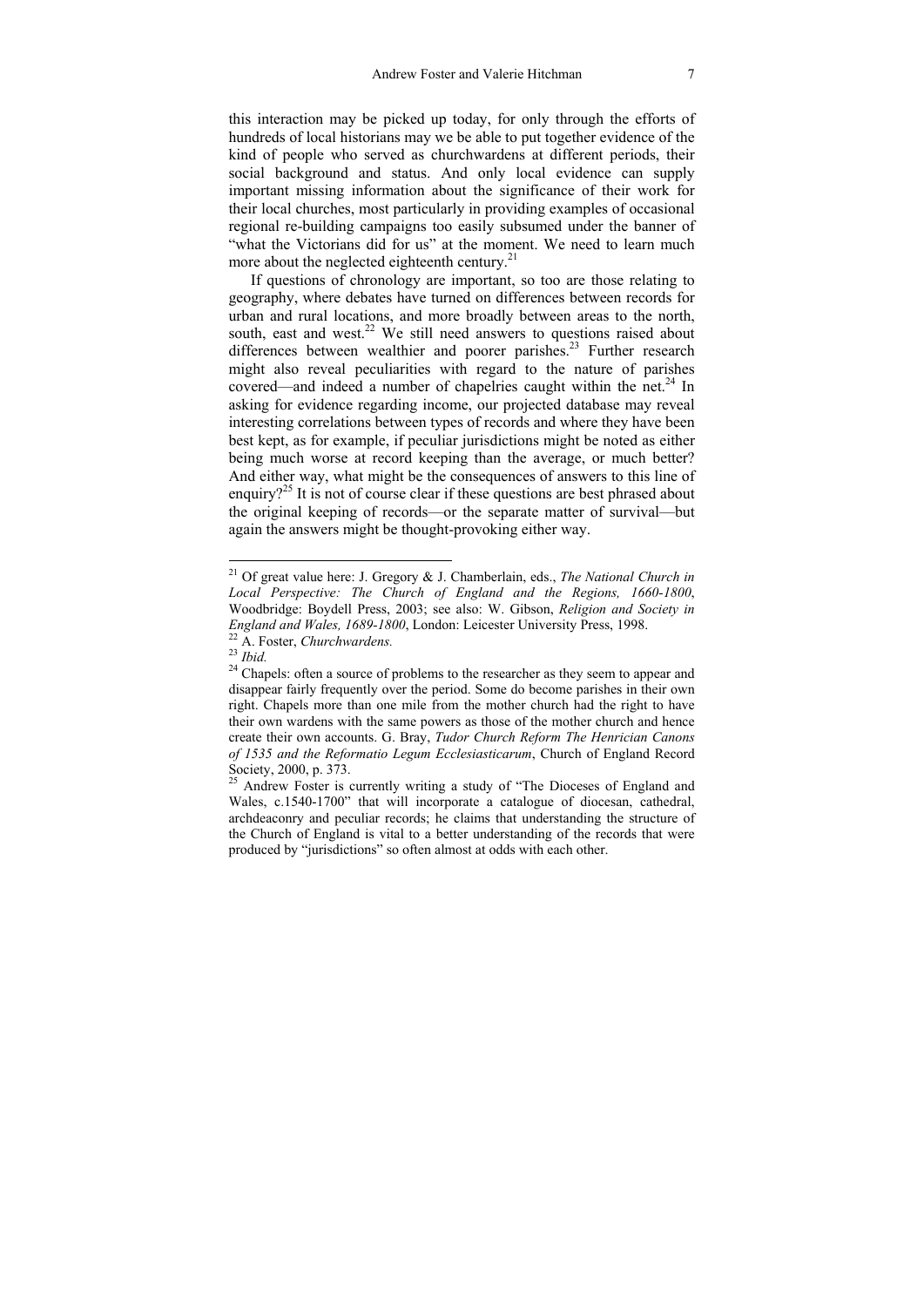#### 8 Introduction

Finally, more research is needed on how the role of the churchwardens developed over time, notably by reference to the range of Canons and proclamations that laid a framework for their deeds. For this reason, a list of relevant Canons has been provided along with a short list of publications designed to help the churchwardens in their duties.<sup>26</sup> These should be read in conjunction with proclamations through which the State intruded its voice. Hence, it was under Henry VIII that it was ordered that the "Great Bible" should be placed in every church after 6 May  $1541<sup>27</sup>$  It was under Edward VI that various changes were made regarding liturgy and that Homilies were issued for general use.28 Even Mary backed up her changes by resorting to proclamations enforcing injunctions regarding heresy.<sup>29</sup> Elizabeth I intruded in the work of her churchwardens far more of course, partly because they became "government agents" in reporting Catholic "recusants" and were seen as important in maintaining local order. Numerous proclamations were issued during her reign concerning the maintenance of "peace in churches and churchyards", the reporting of priests, the recording of "strange preachers", and the reporting of seditious books, apart from the tightening of instructions to provide registers and transcripts thereof first initiated by Thomas Cromwell.<sup>30</sup>

It was the Canons of 1604 (notably numbers 80 to 91, 112 to 119, and mentions in several earlier ones, such as 19 ordering them to deal properly with "loiterers in time of divine service") that really codified the work of churchwardens.31 This also highlights the growth in burdens placed upon them between 1500 and 1600. Their role in working with ecclesiastical authorities in supporting the State perhaps explains why many became associated as "the Prelates' rook-catchers" in the 1630s.<sup>32</sup> This in turn raises the question of how often these poor churchwardens were "caught between a rock and a hard place": they had the unenviable task of

 $26$  Appendix I for the Canons and Appendix II for the guides.

<sup>&</sup>lt;sup>27</sup> P. Hughes & J. Larkin, eds., *Tudor Royal Proclamations, Vol. I: The Early Tudors (1485-1553)*, New Haven; London: Yale University Press, 1964, item 200. *Tudors (1485-1553)*, New Haven; London: Yale University Press, 1964, item 200. 28 *Ibid*., item 313. 29 P. Hughes & J. Larkin, eds., *Tudor Royal Proclamations, Vol. II: The Later* 

*Tudors (1553-1587*), New Haven; London: Yale University Press, 1969, items 390, 407, 422 and 443.

<sup>&</sup>lt;sup>30</sup> *Ibid.*, and see also P. Hughes & J. Larkin, eds., *Vol III: The Later Tudors (1588-1603)*. New Haven: London: Yale University Press, 1969, *passim*.

<sup>&</sup>lt;sup>31</sup> G. Bray, ed., *The Anglican Canons 1529-1947*, Church of England Record Society, 1998; see also his edition of *Tudor Church Reform: The Henrician Canons of 1535.* 

<sup>32</sup> *The Letany of John Bastwick*, 1637, p. 8.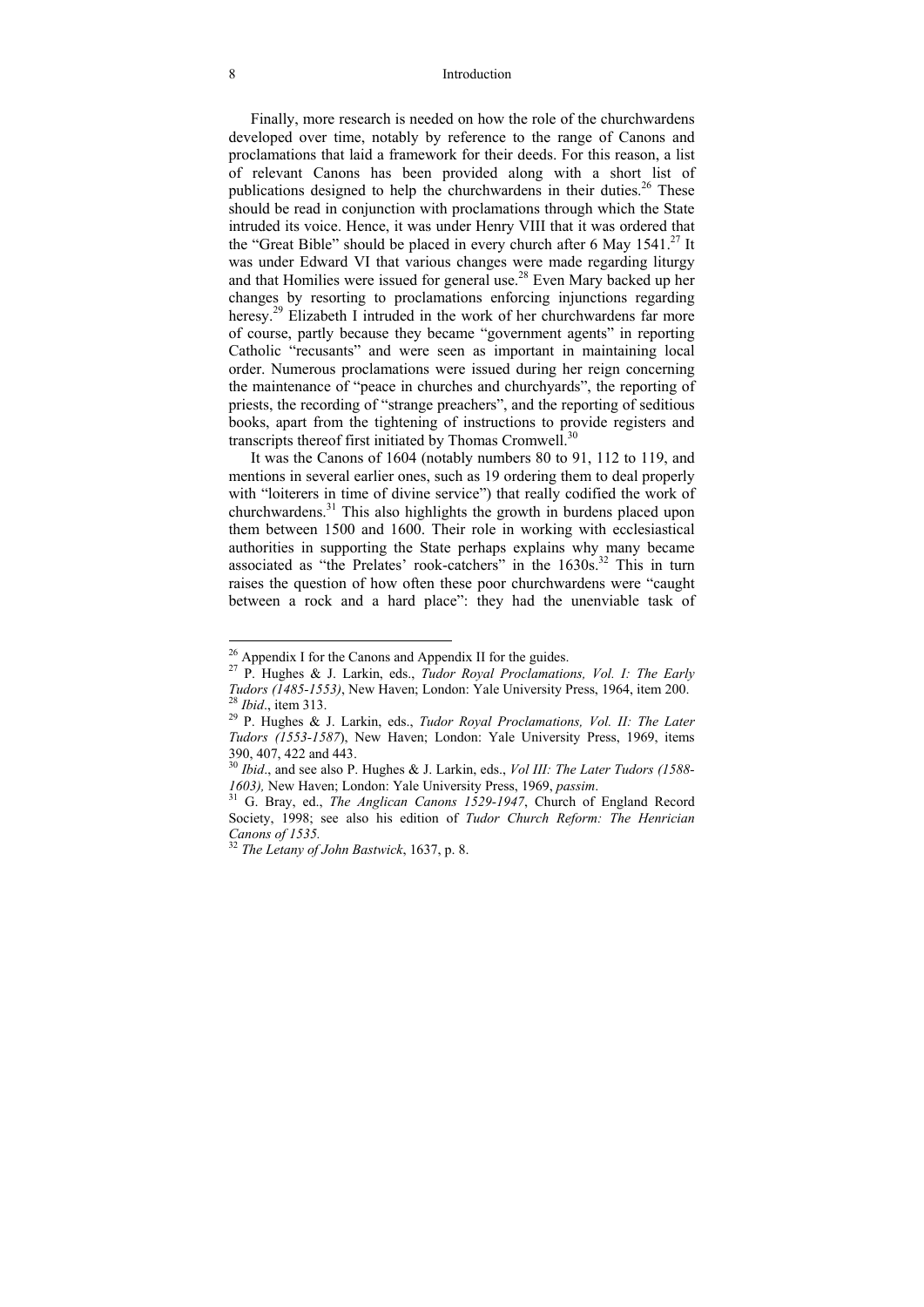reporting their neighbours for "crimes" that might easily be alleged against them in another year. We know from visitation records that they were frequently abused and even assaulted as they went about their duties. They could not win, on which note, let us be thankful for the records that they have left us and the obvious care that they took in looking after our churches.

This collection thus provides a series of essays that seek to illustrate the value of churchwardens' accounts for historians. Valerie Hitchman was given the task of grounding the volume with a practical piece about what typical churchwardens' accounts might reveal, how the parishes ran, how the churchwardens went about their business, and what the "financial" year might look like when discussed at the "Annual General Meetings" held across the country traditionally around Easter each year.<sup>33</sup> This has also provided an introduction to all that can be found in her excellent book of her PhD thesis on London and its environs, notably an attempt to construct a price index for goods most associated with church maintenance 34

In similar practical vein, Sheila Sweetinburgh has provided an excellent case study of two Canterbury parishes, those of St Dunstan and St Andrew, coming to grips with the Reformation, something to compare with Eamon Duffy's study of Morebath.<sup>35</sup> This highlights the routine costs of maintenance together with examining the effects of legislation upon the parishes as the Reformation unfolded in England. It emphasises the economic and social impact of changes and the importance of parish churches within their local economies.<sup>36</sup> This is doubly important because it picks up the significance of local craftsmen in the routine maintenance of the church and the burden that relatively lowly churchwardens carried in their parishes. It was an onerous job and we need more research on how regularly some families were called upon, how willingly they took office, and indeed, what happened if and when people refused? And no doubt patterns changed over time and differed from area to area.

These essays are followed by Gary Gibbs with his discussion of the

<sup>&</sup>lt;sup>33</sup> V. Hitchman, "Balancing the Parish Books", in this volume, pp. 15-44.

<sup>&</sup>lt;sup>34</sup> V. Hitchman, Omnia bene or Ruinosa. The Condition of the Parish Churches in *and around London and Westminster c.1603-1677*, VDM Verlag, 2009.<br><sup>35</sup> S. Sweetinburgh, The Economic Impact of the Reformation on Two Canterbury

Parishes, in this volume, pp. 45-60; E. Duffy, *The Voices of Morebath*. *Reformation and Rebellion in an English Village,* New Haven; London: Yale University Press, 2001.

<sup>&</sup>lt;sup>36</sup> See Hitchman's valuable price index for building materials provided in Appendix III, also discussed in her essay in this collection.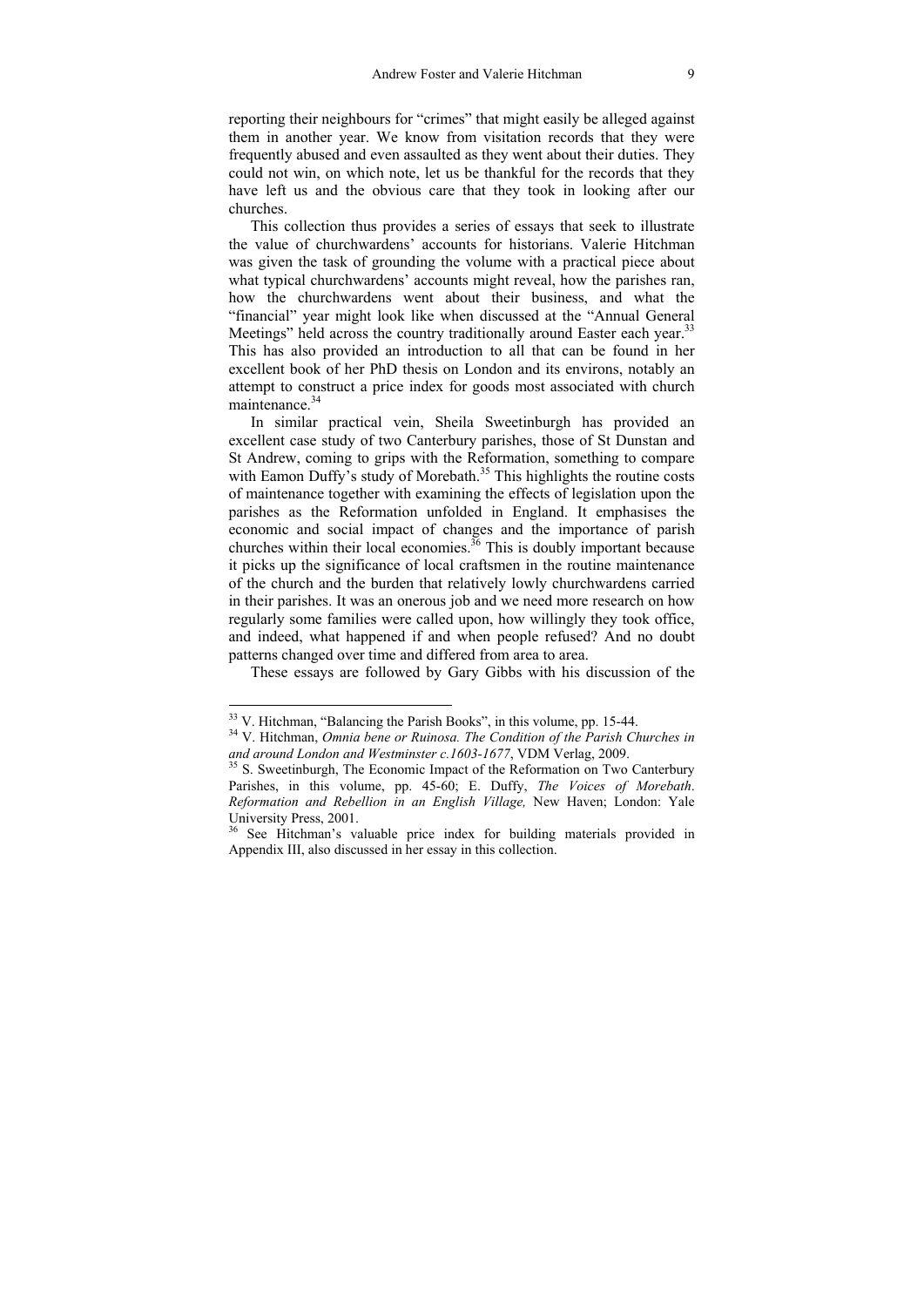strengths of collections for London, which also starts at an earlier date than most of the essays.<sup>37</sup> While being thoroughly grounded in details, this essay is also rich in what it has to say about methods, and the care with which we need to approach our chosen topics. It sets up a theme that runs throughout the work as to what we all really mean by a "set of churchwardens' accounts", for there are many difficulties of classification over a long period in time. The essay has the great value of showing the richness of pre-Reformation material and why it has found such favour with historians of the late medieval Catholic Church in England like Eamon Duffy, Beat Kümin, and Clive Burgess.<sup>38</sup>

Katharine Olson then takes up the cudgels to provide an account of survivals for the "dark corners of the land", as Puritans in the sixteenth century once referred to Wales.<sup>39</sup> This has the virtue of exposing yet more problems than enumerated by Andrew Foster and of clarifying the situation as to what survives for Wales.<sup>40</sup> She also deploys two case studies of the accounts for St Mary's, Swansea and St Oswald's, Oswestry to great effect, and reminds us of the difficulties of language encountered in these documents that go beyond the occasional use of dialect! Here too there are useful warnings about the need to classify what we really mean by "accounts", which perhaps for too long has favoured the neater survival of bound volumes rather than scattered papers and rolls.

A pleasing feature of the conference held at Canterbury in 2010 was the appearance of not one but two speakers to talk about Ireland, another even darker area as far as the English were concerned. Toby Barnard and Evie Monaghan's essays should be read together for the clever ways in which they tease out the surviving material for Irish parishes, reveal surprising conclusions about co-existence in some parishes, and conclude that what we have is rather better after 1660 than before.<sup>41</sup> Between them,

<sup>&</sup>lt;sup>37</sup> G. Gibbs, "London Parish Records and Parish Studies: Texts, Contexts, and Debates over Appropriate Methods", in this volume, pp. 61-86.

<sup>&</sup>lt;sup>38</sup> E. Duffy, *The Voices of Morebath*.; Clive Burgess has also made major contributions in this field with articles like "Pre-Reformation Churchwardens' Accounts and Parish Government: Lessons from London and Bristol", *English Historical Review*, cxvii, 2002, pp. 306-32; see also his valuable editions of Bristol accounts published by the *Bristol Record Society* in 1995 and 2000. B. Kümin,

*Shaping the Community*. 39 K. Olson, "Churchwardens' Accounts: Perspectives, Problems and Progress from Wales and the Marches", in this volume, pp. 87-105.

<sup>40</sup> A. Foster, "Churchwardens", pp.74-93.

<sup>&</sup>lt;sup>41</sup> In this volume, T. Barnard, "Churchwardens' Accounts and the Confessional State in Ireland, c.1660-1750", pp.107-118; E. Monaghan, "Early Modern Churchwardens' Accounts in Ireland", pp.116-138.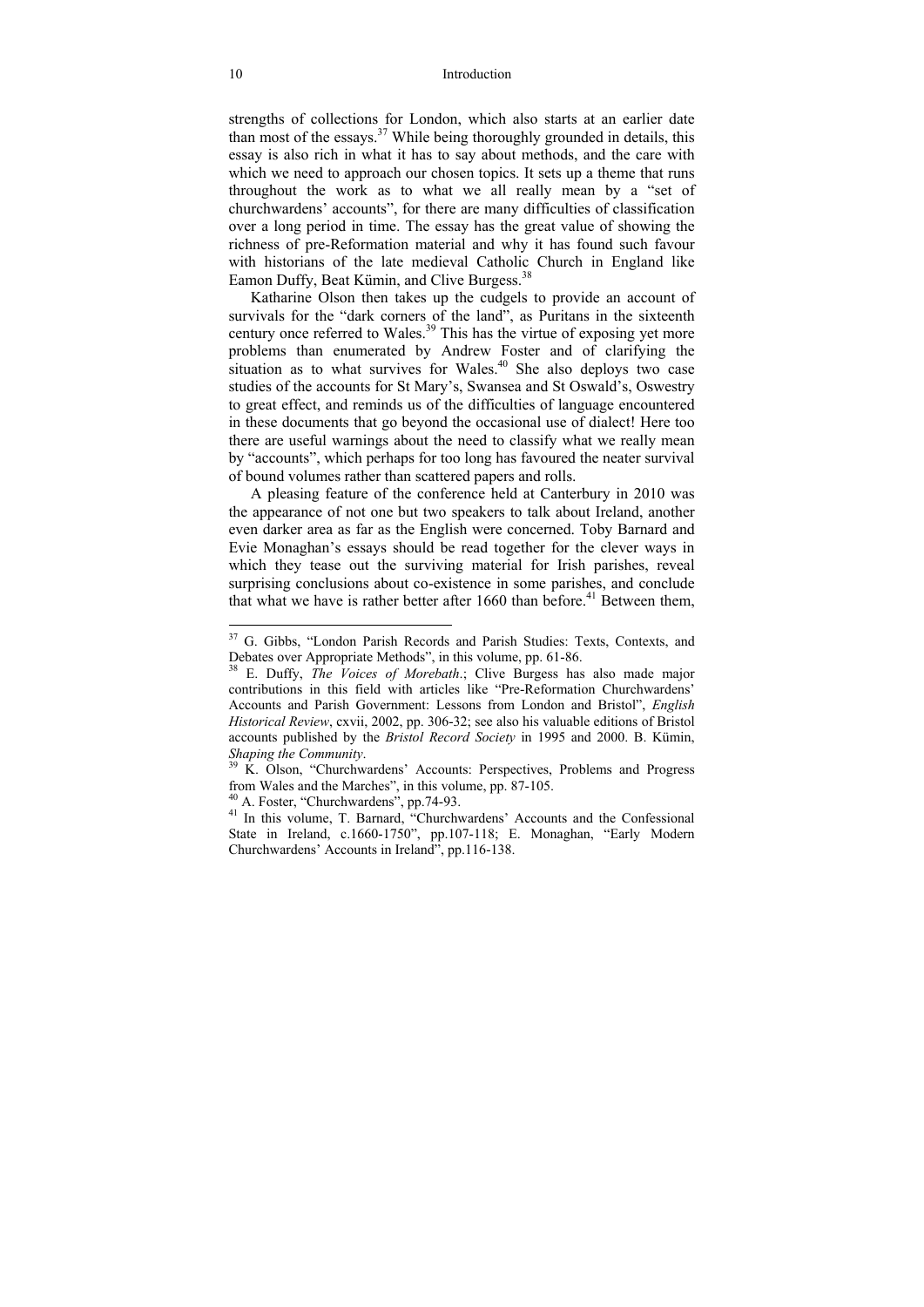they extend cover into the eighteenth century, suggest greater links between England and Ireland than one might have expected, and highlight slight differences in record keeping amidst acknowledged problems regarding the status of the Church in Ireland working against the grain of a predominantly Roman Catholic country. They also make us acutely aware of the loss of records associated with the fire at the Public Record Office in Dublin in 1922.

For something completely different, Chris Webb picks up on what might be seen as the social elements of the work of churchwardens, given that so much information is usually devoted to fabric repairs and maintaining services. He shows what their accounts might reveal about country customs and the wider community of the poor.<sup>42</sup> Churchwardens made many rather curious payments during the course of a typical year: to wandering wounded soldiers and vagrants, to the boys who killed vermin like moles and badgers that made a mess of parish churchyards and crops, or those who shot birds, and paid money in response to "parish briefs" that carried news of distress stories elsewhere, news of fires, plagues, or the plight of prisoners held by Barbary pirates in the Mediterranean.<sup>43</sup> Here are examples of how churchwardens were an essential part of the "fabric" of any given community, for they helped to organise perambulations at Rogationtide, and the occasional feasts that sustained poorer folk in difficult times of the year.

John Walter focuses on a relatively short time-span to consider what the churchwardens' accounts reveal of the turbulent times when the British Isles were engulfed in civil wars and the loyalty of all was tested.<sup>44</sup> This reveals how these documents were sometimes politically as well as economically and socially sensitive. It also serves as a reminder that churchwardens, although primarily officials of the parish, could be drawn into responding to "secular" authorities at certain times like the 1640s. It raises a host of questions about what happened to "parish government" during the Interregnum and suggests that one line of future research would be to pick up what might have changed in the parishes when churchwardens apparently just picked up their roles again under the

 $42$  C. Webb, "Vermin, Churchwardens and Support for the Parish Poor", in this volume, pp.139-152.

<sup>43</sup> For more about "parish briefs" see the classic works: J. E. Smith, *Bygone Briefs*, London: Wightman & Co., 1896, and W. A. Bewes*, Church Briefs: Royal Warrants for Collections for Charitable Objects*, A. and C. Black, 1896.<br><sup>44</sup> J. Walter, "The Public Sphere and the Parish Pump: Finding Politics in the

Churchwardens' Accounts, 1639-1643", in this volume, pp.153-173.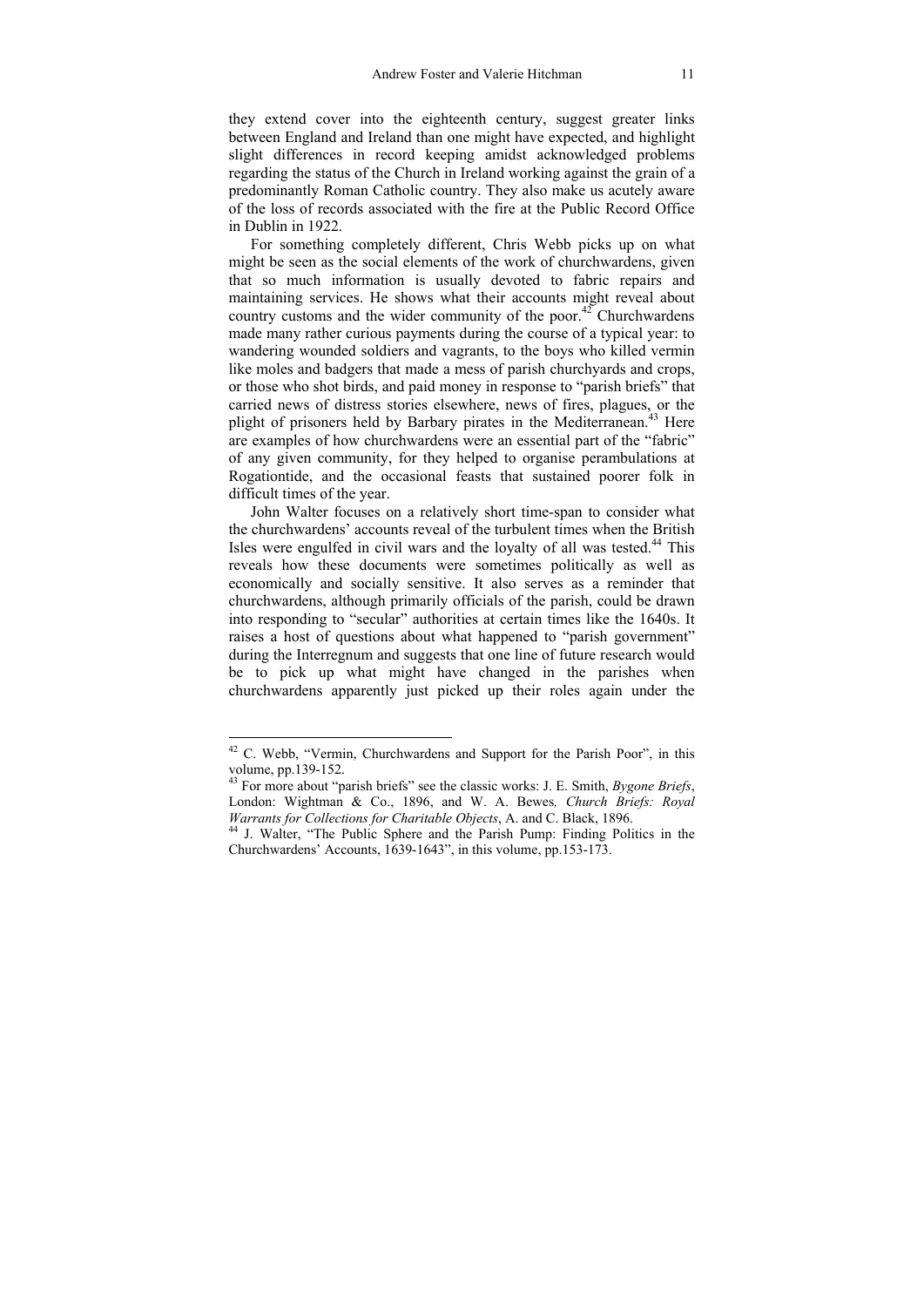renewed tutelage of their archdeacons and rural deans after 1660.<sup>45</sup>

The essay that concludes the collection is from Jonathan Willis and it highlights what the churchwardens' accounts may reveal about the prevalence of church music during a period when it was once assumed by many that music had been lost to the congregations as a result of the Reformation.<sup>46</sup> This is shown to have been far from the case, and the whole study, like so many in the volume, reveals that we should read these accounts carefully for what may be read between the lines, and hear what many of the "auditors" at the time would have picked up at those annual meetings at Easter. The essay is based on a close examination of the accounts for ten City of London parishes during the Elizabethan period.

This is a brief overview of the collection, but it should be read as the sum of its parts and as a tantalising taster for what might be revealed when a full database of this material becomes available. More themes could have been chosen, other papers were given at the original conference––notably on London and the remarkable survival of rich churchwardens' accounts despite the Civil Wars and later Fire of London, and the growing interest in what such accounts reveal about "material culture".<sup>47</sup>

What the collection hopefully illustrates is the richness of the source material, a number of different historiographical approaches in using the records, and a tantalising range of "problems" associated with best use, possibly changing over time. Any discussion of churchwardens' accounts– –a source that has been maintained over several hundreds of years––will need to consider changes and key turning points regarding the preparation and use of these accounts by contemporaries. Knowledge derived from a full database will contribute to debates about the Restoration and the maintenance of parish churches and chapels at different phases over a long duree. This will place in perspective the initiatives many associate with the Laudians in the 1630s, or with Restoration bishops in the 1680s, alongside the neglected eighteenth century, and the better-known Victorian

<sup>45</sup> See J. Reeks, "Parish Religion in Somerset 1625-1662, with Particular Reference to the Churchwardens", (Bristol Ph.D. thesis 2014), as an exemplary exploration of the continuity of parish government by churchwardens in the 1640s and 1650s.

<sup>46</sup> J. Willis, "Music and Religious Identity in Elizabethan London as revealed through Churchwardens' Accounts", in this volume, pp.175-193; this essay has the merit of illustrating the debt we all owe to the Warwick Parish Studies Network for Jonathan kindly offered us this piece following an excellent paper that he gave at the Warwick Symposium of 2014.

<sup>47</sup> Don White**.** "An Archaeology of Archival Sources: Exploring the Material Dimensions of Parish Accounts discussing "material culture" while Vanessa Harding addressed "Plague, Fire and the Preservation of the Record", in 2010.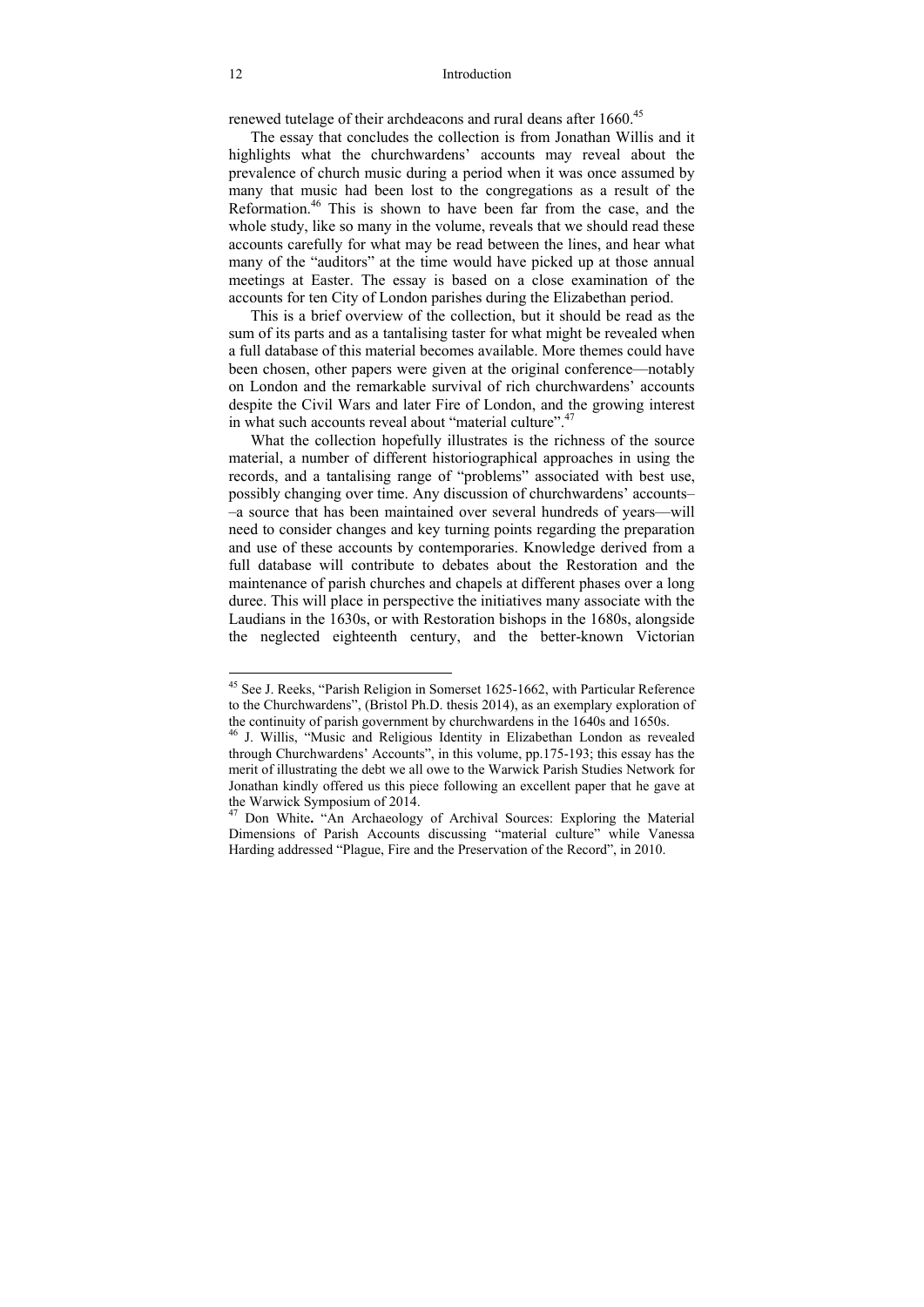"improvements" associated with members of the Oxford movement in the nineteenth century.48

This collection might be deemed successful if it provokes thought about how we should discuss and clarify the very nature of these longstanding records: how should we best define "churchwardens' accounts"? What would we reasonably expect them to cover? How might they have been compiled and used by contemporaries? At what key junctures did the nature of the record change over time? This has a bearing on debates over the nature of the "oral tradition", the "annual general meetings" held each Easter, and later matters concerning the introduction of a "print culture" within dioceses.<sup>49</sup> It will also go some way to explaining why elements of this important series of parish records have sometimes become entangled with material relating to overseers of the poor, general vestry minutes later, and even the work of constables.<sup>50</sup> And although this material should technically be protected and never allowed to leave the country, references need to be made to where such accounts have been found in archive collections overseas.<sup>51</sup>

Spring 2015

<sup>48</sup> Fincham and Tyacke, *Altars Restored*; J. Gregory, *The Speculum of Archbishop Thomas Secker 1758-68*, Church of England Record Society, 1995; G. Tapsell, ed., *The Later Stuart Church, 1660-1714*, Manchester University Press, 2012; J. Spurr, *The Post-Reformation: Religion, Politics and Society in Britain 1603-1714,* Pearson Education, 2006; P. Nockles, *The Oxford Movement in Context: Anglican High Churchmanship, 1760-1857,* Cambridge University Press,1994; T. Cooper, ed., *The Journal of William Dowsing: Iconoclasm in East Anglia during the English Civil War*, Woodbridge: Boydell & Brewer, 2001.<br><sup>49</sup> See aspects of the debate between Burgess and Kümin; note also current

research of Frances Maguire, a PhD student, at the University of York on the introduction of printed forms/ and a print culture into ecclesiastical administration.

<sup>&</sup>lt;sup>50</sup> Many documents headed and catalogued as churchwardens' accounts prove to be those of the Overseer of the Poor and vice-versa. Possibly because in some parishes there was no distinction between the office of overseer and churchwarden causing both types of expenditure to appear within one account. Constables' accounts are fairly rare for earlier periods and these can also be found within the accounts of the overseer or churchwardens. Many of these documents need to be scrutinised to establish their true identity.<br><sup>51</sup> Huntingdon Library, California: documents within the Hastings Collection of

private papers, HA Misc. Box 12(1) and Box 8 (2, 2a), catalogued as churchwardens' accounts––these appear to be rough books containing the mixed expenditure of overseers, constables and churchwardens. A transcript of these is being undertaken by Hitchman. Contact with other libraries in USE suggests that this is a unique occurrence.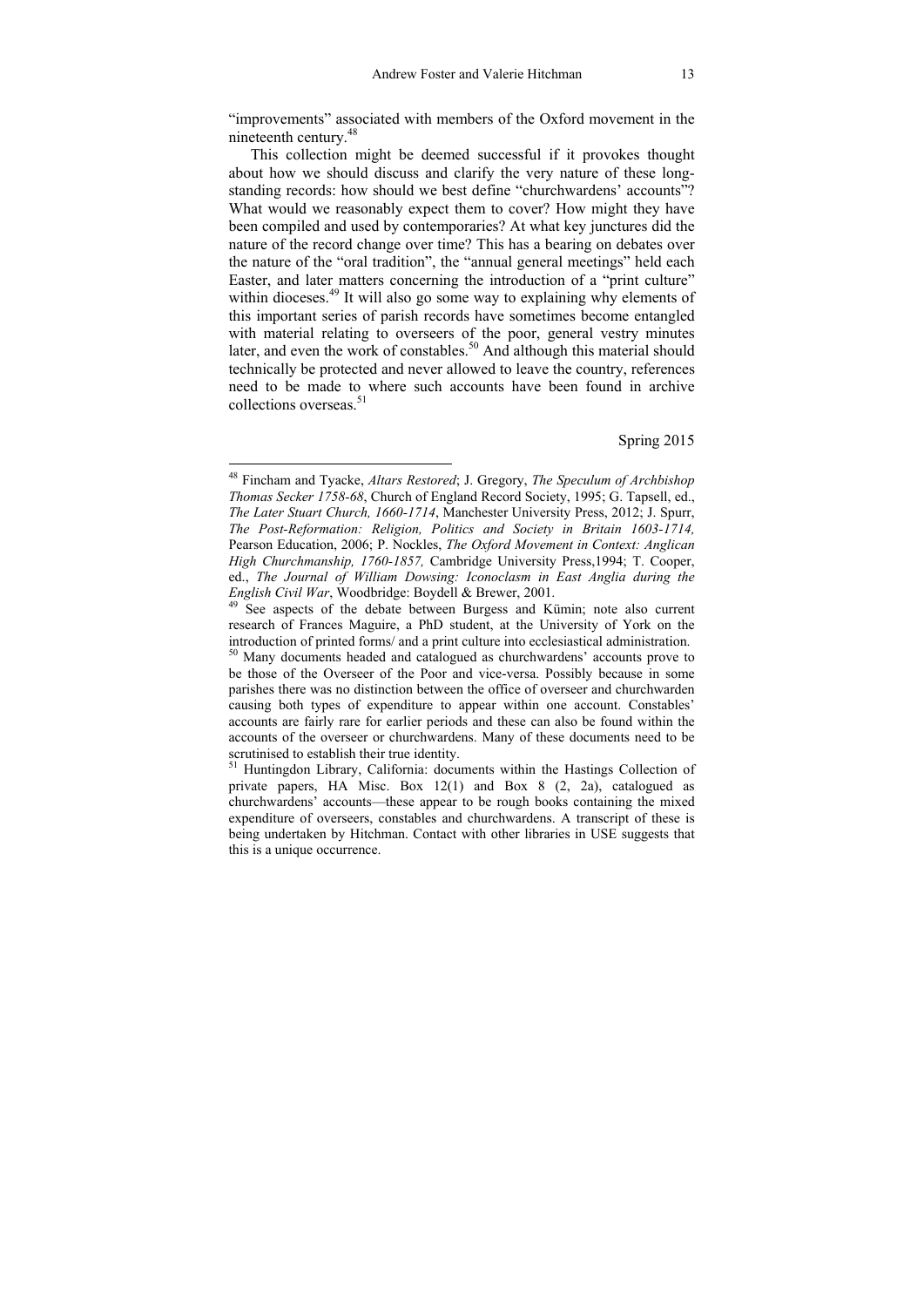2 200 #  $G_{\text{F}}$ 

Tenterden, Kent, Churchwardens account roll for 1616.

P364/5/2 held at Kent History and Library Centre. By kind permission of The Reverend Canon Lindsay J. Hammond, vicar of Tenterden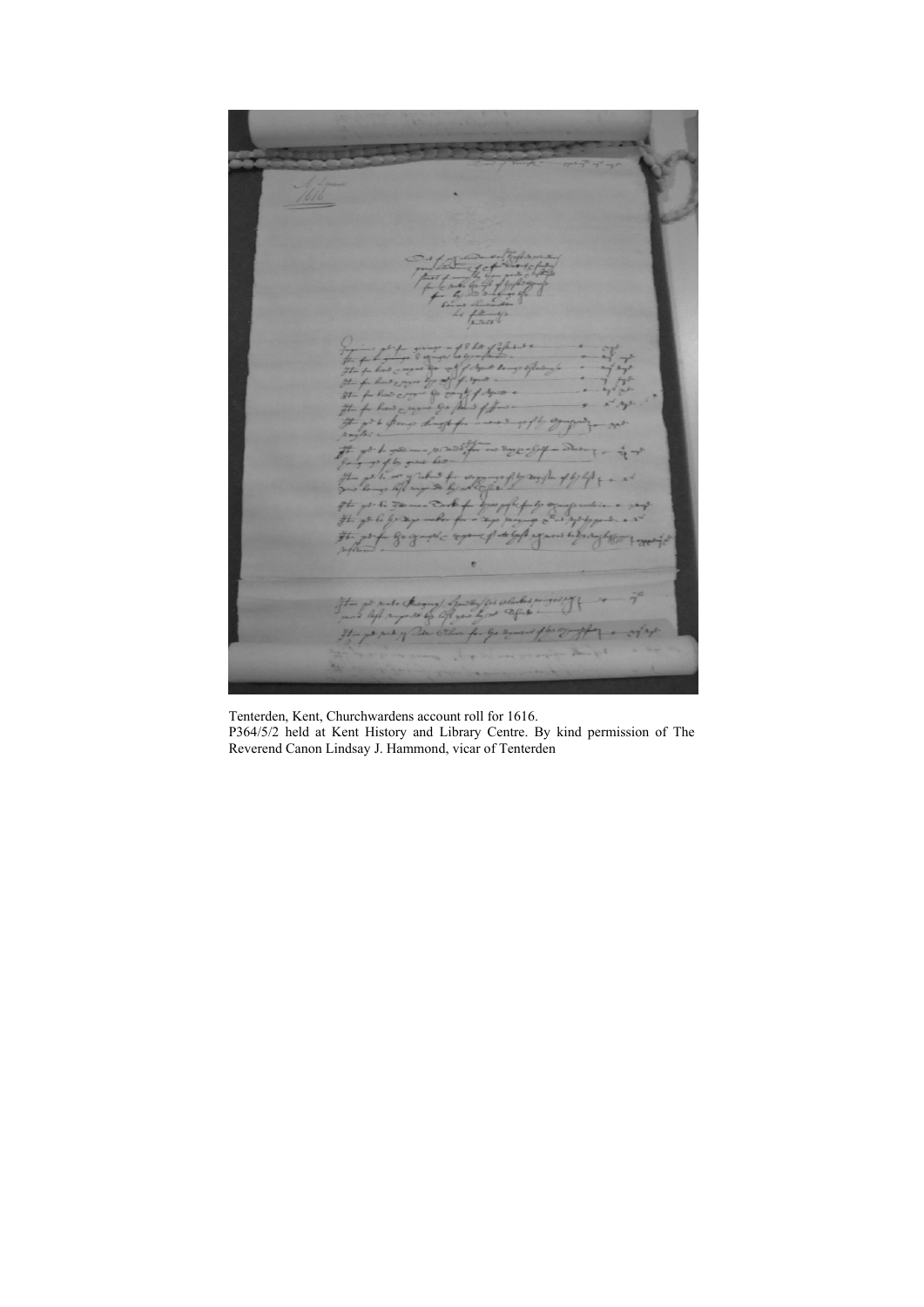# BALANCING THE PARISH ACCOUNTS VALERIE HITCHMAN

Across early modern England and Wales, and prior to the early nineteenth century there were somewhere in the region of 12,000 parishes of which  $c.3,350$  have surviving churchwardens' accounts.<sup>1</sup> Few, if any, are complete. Some parishes have accounts surviving for intermittent years, for a single isolated short run of a few years; or several unconnected short runs; whilst others have uninterrupted accounts surviving for up to or beyond 50 years. This rich source of information, having been little used or ignored until recently, has now become a popular source for both professional and amateur historians.<sup>2</sup>

Individual parish accounts can help to build a picture of the parish providing both physical aspects of the parish and the social structure. When an approximate population size is compared with the parish income or expenditure the comparative wealth or poverty of that parish can also be estimated. Parish wealth as a whole, along with that of individual parishioners, can be ascertained through the church rates, which often form part of the churchwardens' accounts. Inventories within the accounts also help us to re-create how the church appeared internally with plate, books, and other objects listed, and can reveal changing religious practice. These accounts provide information on changes within specific geographic areas as well as nationally and thus help to build a picture of England and Wales through the changing political and religious events.

In each parish there were usually two churchwardens who served for a term of two years, although examples of wardens serving for a single year are not unknown. Occasionally, a warden can also be found serving for many years. During their term of office the churchwardens were responsible

<sup>&</sup>lt;sup>1</sup> Using data from the Clergy of the Church of England Database

www.*theclergydatabase.org.uk*. 2

<sup>&</sup>lt;sup>2</sup> A project to list all surviving churchwardens' accounts with details of each individual year of survival will give more accurate figures of survival in due course. The survival rate for each historic period along with many other computations will also be available through this project.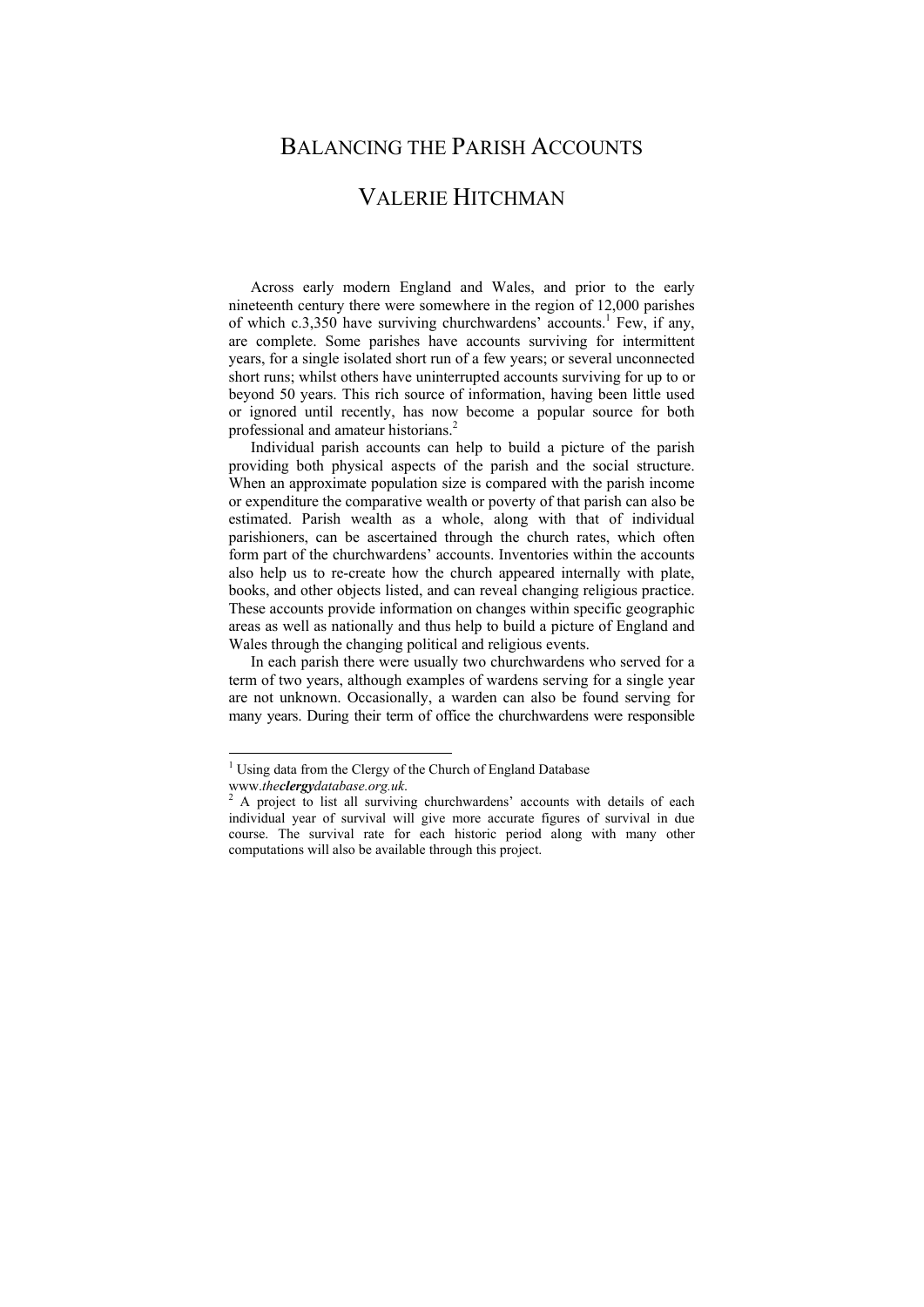for managing the finances of the parish church; collecting the church rate, paying for repairs to the church building, furnishings and fittings, providing communion bread and wine and many miscellaneous items. At the end of each year, which usually ran from Lady Day to Lady Day  $(25<sup>th</sup>$ March), the churchwardens would present their accounts to the parish for approval.<sup>3</sup> These accounts are hand written and, although slightly formulaic, they are also very individual and give clear insights into the parish and its affairs.

So, how can these accounts be used and what can they tell us? Let us look at what a "typical" or "average" set of churchwardens' accounts for an "average" parish would contain and some uses for that information.

There is, as you know, no such thing as an average parish; yet please bear with me in my attempt to find this mythical early modern parish.<sup>4</sup> The Hearth Tax returns and the Compton census have been used to find the population, and the expenditure detailed in almost 3,500 annual accounts from 397 parishes across southeast England has been analysed.<sup>5</sup> These are all the currently known and available surviving accounts within Bedfordshire, Berkshire, Buckinghamshire, Essex, Kent, Middlesex and Surrey. No parishes from the Cities of London or Westminster have been included in this analysis; the higher percentage of survival, size, and

<sup>&</sup>lt;sup>3</sup> Although two churchwardens were appointed in most parishes, the appointment of three or four churchwardens can be found in some of the larger parishes. Also, Michaelmas  $(29<sup>th</sup>$  September) along with other dates are occasionally found as the accounting date.

<sup>4</sup> Based on data from seventeenth-century churchwardens' accounts. See C. Burgess, "Pre-Reformation Churchwardens' Accounts and Parish Government: Lessons from London and Bristol", *English Historical Review*, 117, 2002, pp. 306- 332; B. Kümin, "Late Medieval Churchwardens' Accounts and Parish Government: Looking Beyond London and Bristol", *English Historical Review*, 119, 2004, pp. 87-99; C. Burgess, "The Broader Church? A Rejoinder to 'Looking Beyond'", *English Historical Review*, 119, 2004, pp. 100-116; R. Hutton, "Seasonal Festivity in Late Medieval England: Some Further Reflections", *English Historical Review*, 120, 2005, pp. 66-79. The debate regarding this is summarised very clearly by Jonathan Willis in this volume, pp.175-193.

<sup>5</sup> A. Whiteman, ed., *The Compton Census of 1676: a Critical Edition*, London: Published for the British Academy by Oxford University Press, 1986; L. M. Marshall, *The Rural Population of Bedfordshire, 1671-1921,* Bedfordshire Record Society, 1934: *Essex Hearth Tax Returns: Michaelmas 1670,* British Record Society, 2012: *Kent Hearth Tax Assessment Lady Day 1664*, British Record Society, 2001; *Surrey Hearth Tax, 1664: Being an Alphabetical List of Entries in the Record,* Frome; London, 1940; T. P. Mitchell, *Sussex Hearth Tax Assessments, 1662: Bramber Rape,* Luton: T. P. Mitchell, 1996.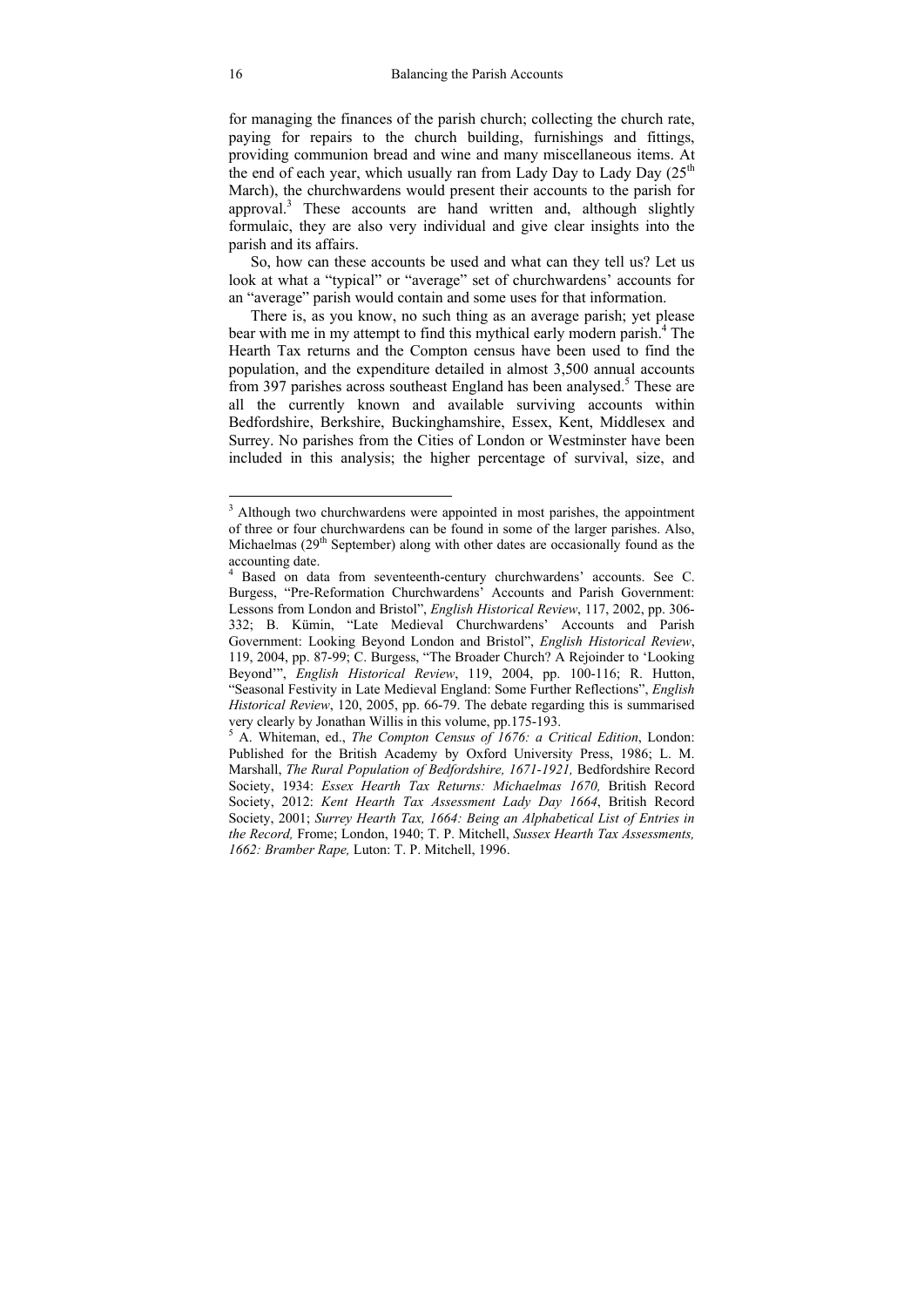wealth of these parishes would adversely affect the averages.<sup>6</sup>

Figure 1: The counties of Bedfordshire, Berkshire, Buckinghamshire, Essex, Hertfordshire, Kent, Middlesex\* and Surrey have been used for this essay<sup>7</sup>



\* not including the Cities of London and Westminster.

These 397 parishes with surviving seventeenth-century accounts represent 21% of the c.1890 parishes within the geographic area of this

 6 Had it been possible to base the "average" on the whole of England and Wales, then the London and Westminster parishes would have been included. The accounts of the Overseers of the Poor, Surveyor of the Roads, and Parish Constables have not been included, although these are very useful in building a picture of the parish. For this essay the information they contain is not relevant. Also, their survival does not always correspond with those of the churchwardens' accounts.

 $7$  The Cities of London and Westminster have not been used. For an in depth study of the 30 mile ratio of London and Westminster, including both London and Westminster, see V. Hitchman, *Omnia Bene or Ruinosa? The Condition of the Parish Churches in and around London and Westminster c1603-1677, VDM Verlag,* 2009.